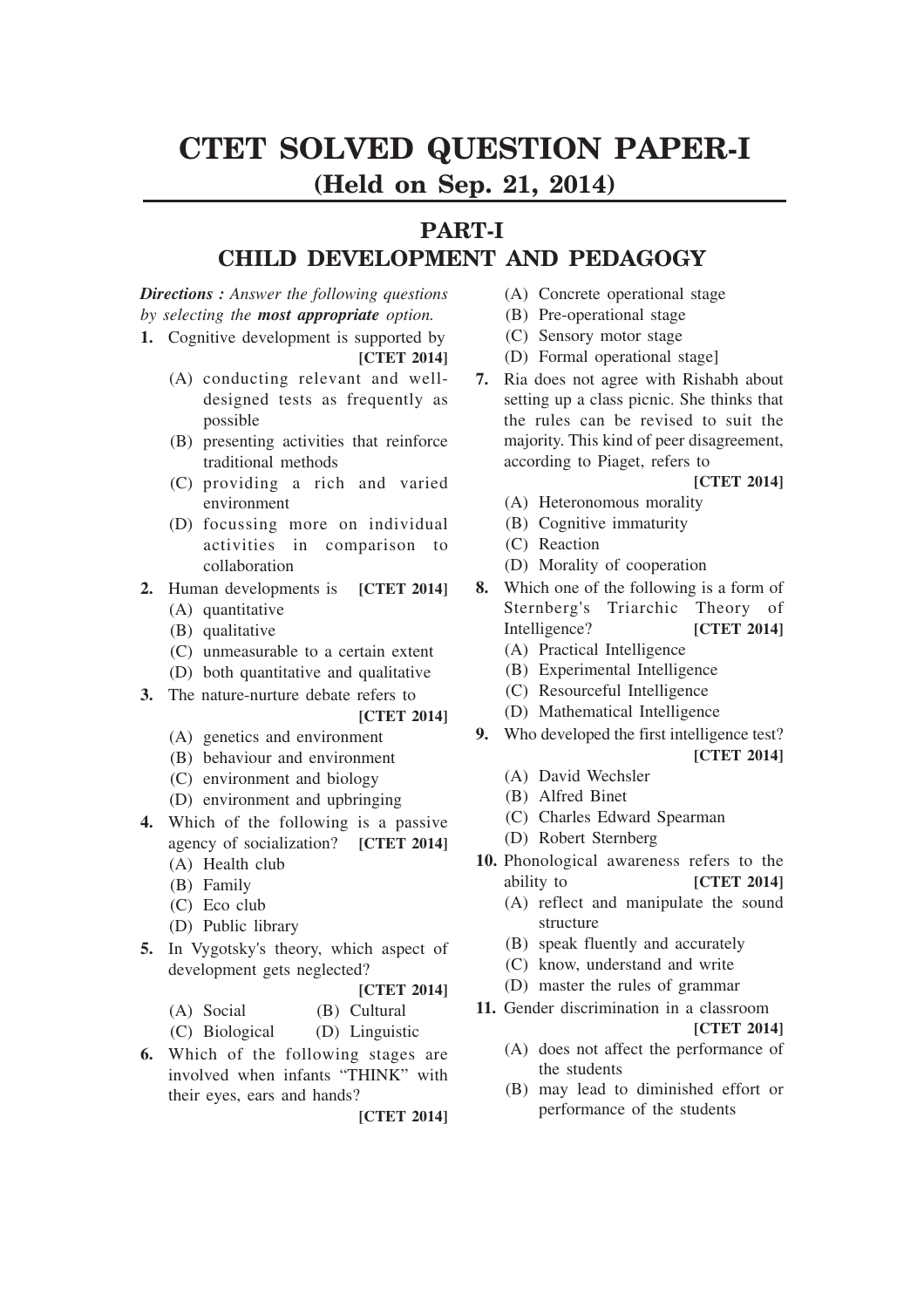- (C) may lead to enhanced effort or performance of the male students
- (D) is done more by the male teachers than their female counterparts
- **12.** Which one of the following is an example of learning style? **[CTET 2014]**
	- (A) Visual (B) Accrual
	- (C) Factual (D) Tactual
- **13.** A teacher collects and reads the work of the class, then plans and adjusts the next lesson to meet student needs. He/She is doing **[CTET 2014]**
	- (A) Assessment of learning
	- (B) Assessment as learning
	- (C) Assessment for learning
	- (D) Assessment at learning
- **14.** Teachers who work under School Based Assessment **[CTET 2014]** 
	- (A) are overburdened as they need to take frequent tests in addition to Monday tests
	- (B) need to assign project work in each subject to individual students
	- (C) observe students minutely on a daily basis to assess their values and attitudes
	- (D) feel a sense of ownership for the system
- **15.** "How do grades differ from marks?" This question belongs to which of the following classes of questions?
	- (A) Divergent
	- (B) Analytic
	- (C) Open-ended
	- (D) Problem-solving
- **16.** Girl students **[CTET 2014]**
	-

**[CTET 2014]**

- (A) learn questions on Mathematics well but face difficulty only when they are asked to reason them out
- (B) are as good in Mathematics as boys of their age
- (C) perform less competently in spatial concepts than boys of their age
- (D) possess more linguistic and musical abilities
- **17.** Difficulty in recalling sequence of letters in words and frequent loss of visual memory is associated with **[CTET 2014]** (A) Dyslexia (B) Dyscalculia
	- (C) Dysgraphia (D) Dyspraxia
- **18.** 'Education-of-all-in-schools-for-all' could be a tagline for which of the following?
	- (A) Cohesive education **[CTET 2014]**
	- (B) Inclusive education
	- (C) Cooperative education
	- (D) Exclusive education
- **19.** Fluency, elaboration, originality and flexibility are the factors associated with
	- (A) giftendness **[CTET 2014]**
	- (B) talent
	- (C) divergent thinking
	- (D) acceleration
- **20.** Gifted students may be asked to spend more time on questions dealing with

**[CTET 2014]**

- (A) remembering (B) understanding (C) creating (D) analysing
- **21.** Leaning disabilities in Mathematics can be assessed most appropriately by which of the following tests? **[CTET 2014]**
	- (A) Aptitude test
	- (B) Diagnostic test
	- (C) Screening test
	- (D) Achievement test
- **22.** Concept maps are most likely to increase understanding of new concepts by

- (A) transferring knowledge between content areas
- (B) focussing attention on specific detail
- (C) prioritizing academic content for study
- (D) increasing ability to organize information logically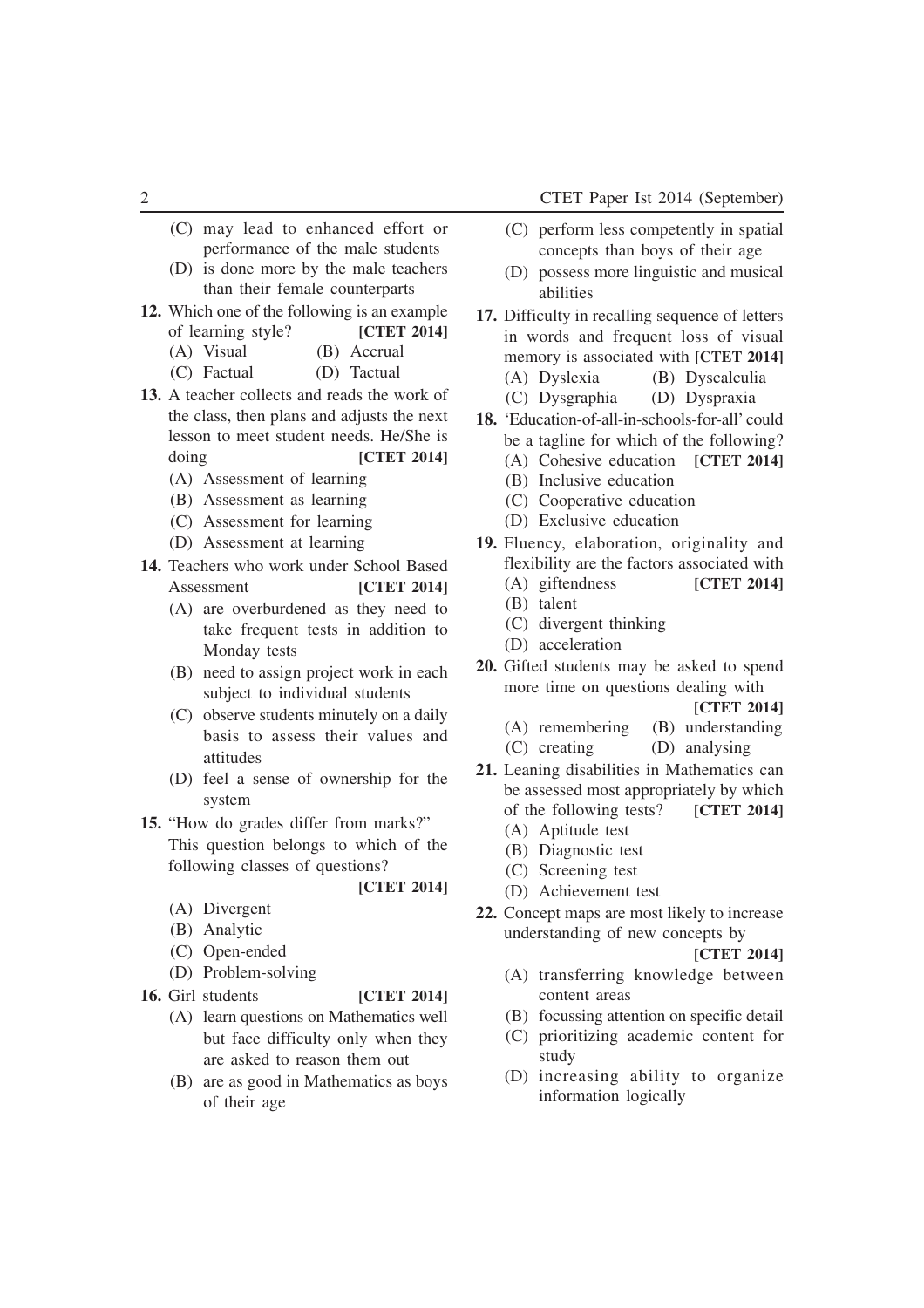- **23.** According to the theory of social learning of Albert Bandura, which one of the following is true? **[CTET 2014]**
	- (A) Play is essential and should be given priority in school
	- (B) Modelling is a principal way for children to learn
	- (C) An unresolved crisis can harm a child
	- (D) Cognitive development is independent of social development
- **24.** Deductive reasoning involves

#### **[CTET 2014]**

- (A) reasoning from general to particular
- (B) reasoning from particular to general (C) active construction and
- reconstruction of knowledge (D) methods including inquiry learning and heuristics
- **25.** When children learn a concept and use it, practice helps in reducing the errors committed by them. This idea was given by **[CTET 2014]**
	- (A) E.L. Thorndike (B) Jean Piaget
	- (C) J.B. Watson (D) Lev Vygotsky
- **26.** Which of the following skills is associated with emotional intelligence? (A) Memorising **[CTET 2014]**
- (B) Motor processing
- (C) Envisaging
- (D) Empathising
- **27.** The inner force that stimulates and compels a behavioural response and provides specific direction to that response is **[CTET 2014]**
	- (A) Motive (B) Perseverance
	- (C) Emotion (D) Commitment
- **28.** Which term is often used interchangeably with the term "motivation"? **[CTET 2014]**
	- (A) Incentive (B) Emotion
	- (C) Need (D) Inspiration
- **29. 29.** motives deal with the need to reach satisfying feeling states and to obtain personal goals. **[CTET 2014]**
	- (A) Effective
	- (B) Affective
	- (C) Preservation-oriented
	- (D) Safety-oriented
- **30.** Which one of the following is a factor that affects learning positively?
	- **[CTET 2014]**
	- (A) Fear of failure
	- (B) Competition with peers
	- (C) Meaningful association
	- (D) Pressure from parents

## **PART-II MATHEMATICS**

*Directions : Answer the following questions by selecting the most appropriate option.*

**31.** The difference of the place value and the face value of 5 in 35362 is

|         | <b>[CTET 2014]</b> |
|---------|--------------------|
| $(A)$ 0 | $(B)$ 495          |

| $(C)$ 4995 | (D) $5005$ |
|------------|------------|
|------------|------------|

**32.** 10 ones  $+10$  tens  $+10$  thousands equal **[CTET 2014]**

|             | 1012120      |  |
|-------------|--------------|--|
| $(A)$ 11100 | $(B)$ 101010 |  |
| $(C)$ 10110 | $(D)$ 11011  |  |

**33.** The sum of the positive factors of 210 is **[CTET 2014]**

| (A) 576   | $(B)$ 575 |  |
|-----------|-----------|--|
| $(C)$ 573 | (D) $366$ |  |

**34.** Gorang worked  $4\frac{1}{2}$ 2 hours on Monday,

190 minutes on Tuesday, from 5 : 20 a.m. to 9 : 10 a.m. on Wednesday, and 220 minutes on Friday. He is paid  $\overline{5}42$ per hour. How much did he earn from Monday to Friday? **[CTET 2014]**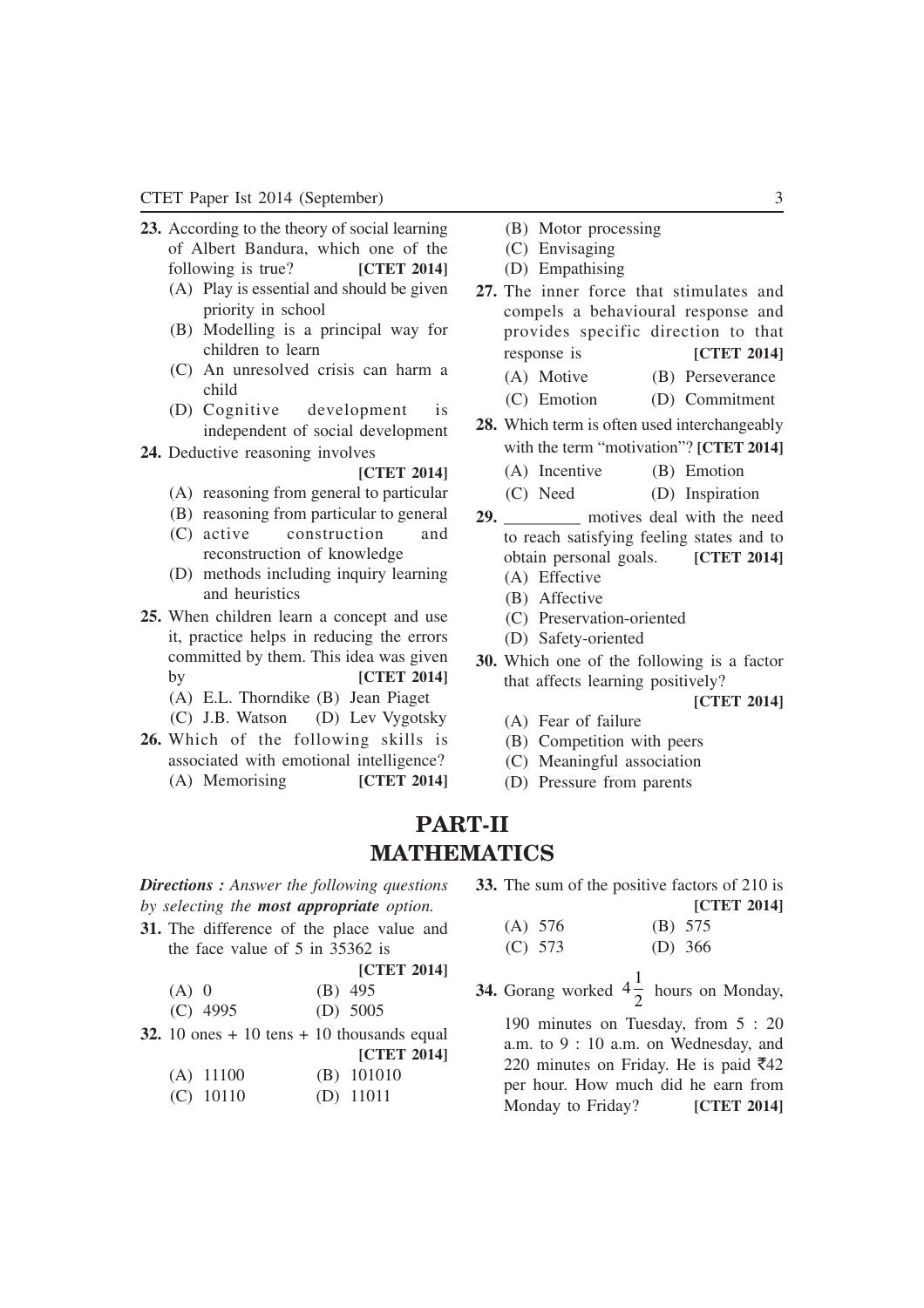|          | $(A)$ ₹560                                                      |         | $(B)$ ₹580         |
|----------|-----------------------------------------------------------------|---------|--------------------|
|          | $(C)$ ₹540                                                      |         | (D) ₹637           |
|          | 35. The sum of the greatest 4-digit number                      |         |                    |
|          | and the smallest 3-digit number is                              |         |                    |
|          |                                                                 |         | [CTET 2014]        |
|          | $(A)$ 7000                                                      |         | (B) 9899           |
|          | $(C)$ 10099                                                     |         | $(D)$ 10999        |
|          | 36. Twenty-six and twenty-six hundredths is                     |         |                    |
|          | written as                                                      |         | [CTET 2014]        |
|          | $(A)$ 2626                                                      |         | (B) $26.26$        |
|          | $(C)$ 262.6                                                     |         | (D) $2.626$        |
|          | 37. The product of remainders of 19009 $\div$                   |         |                    |
|          | 11 and $9090 \div 11$ is [CTET 2014]                            |         |                    |
| $(A)$ 4  |                                                                 | $(B)$ 5 |                    |
| $(C)$ 8  |                                                                 | (D) 12  |                    |
|          |                                                                 |         |                    |
|          | <b>38.</b> How many $\frac{1}{6}$ are there in $3\frac{1}{3}$ ? |         |                    |
|          |                                                                 |         | [CTET 2014]        |
| $(A)$ 12 |                                                                 | (B) 15  |                    |
| (C) 18   |                                                                 | (D) 20  |                    |
|          | 39. What number should be subtracted from                       |         |                    |
|          | the product $1109 \times 505$ so as to get                      |         |                    |
| 505050?  |                                                                 |         | [CTET 2014]        |
|          | $(A)$ 49495                                                     |         |                    |
|          | (B) 550005<br>(D) 59495<br>$(C)$ 54995                          |         |                    |
|          | 40. Which of the following is <b>not</b> correct?               |         |                    |
|          |                                                                 |         | <b>[CTET 2014]</b> |
|          | $(A)$ 1 mm is one-tenth of 1 cm                                 |         |                    |
|          | (B) 1 kg 12 grams = $1.012$ kg                                  |         |                    |

(C) 10 metre 10 cm = 1010 cm

(D) 
$$
\frac{23}{100} = 2.30
$$

- **41.** A tank contains 240 litres (L) 128 millilitres (mL) of milk, which can be filled completely in 16 jars of the same size. How much milk will be their in 22 such jars? **[CTET 2014]** (A) 330 L 176 mL (B) 331 L 760 mL (C) 331 L 176 mL
	- (D) 332 L 650 mL

|                 | <b>42.</b> Number of degrees in four and two-third |
|-----------------|----------------------------------------------------|
| right-angles is | <b>ICTET 20141</b>                                 |
| $(A)$ 310       | $(B)$ 420                                          |
| $(C)$ 330       | (D) $400$                                          |

**43.** A water tank is 11 m long, 10 m wide and 9 m high. It is filled with water to a level of 6 m. What part of the tank is empty? **[CTET 2014]**

| (A) | (B) | $\overline{3}$ |
|-----|-----|----------------|
| (C) | (D) |                |

- **44.** Perimeters of a rectangle and a square are equal. Perimeter of the square is 96 cm and breadth of the rectangle is 4 cm less than the side of the square. Then two times the area (in square cm) of the rectangle is **[CTET 2014]**
	- (A) 560 (B) 960 (C) 1040 (D) 1120
- **45.** Difference of (smallest common multiple of 4, 5 and 6) and (smallest common multiple of 5, 6 and 9) is **[CTET 2014]** (A) 30 (B) 45  $(C)$  48 (D) 60
- **46.** As per NCF 2005, teaching of numbers and operations on them, measurement of quantities, etc. at primary level caters to the **[CTET 2014]**
	- (A) narrow aim of teaching mathematics
	- (B) higher aim of teaching mathematics
	- (C) aim to mathematise the child's thought process
	- (D) aim of teaching important mathematics
- **47.** In Class 3, a teacher asked the students to add 4562 and 728. A student responded to the question as follows :

| 4562  |  |
|-------|--|
| + 728 |  |
| 11842 |  |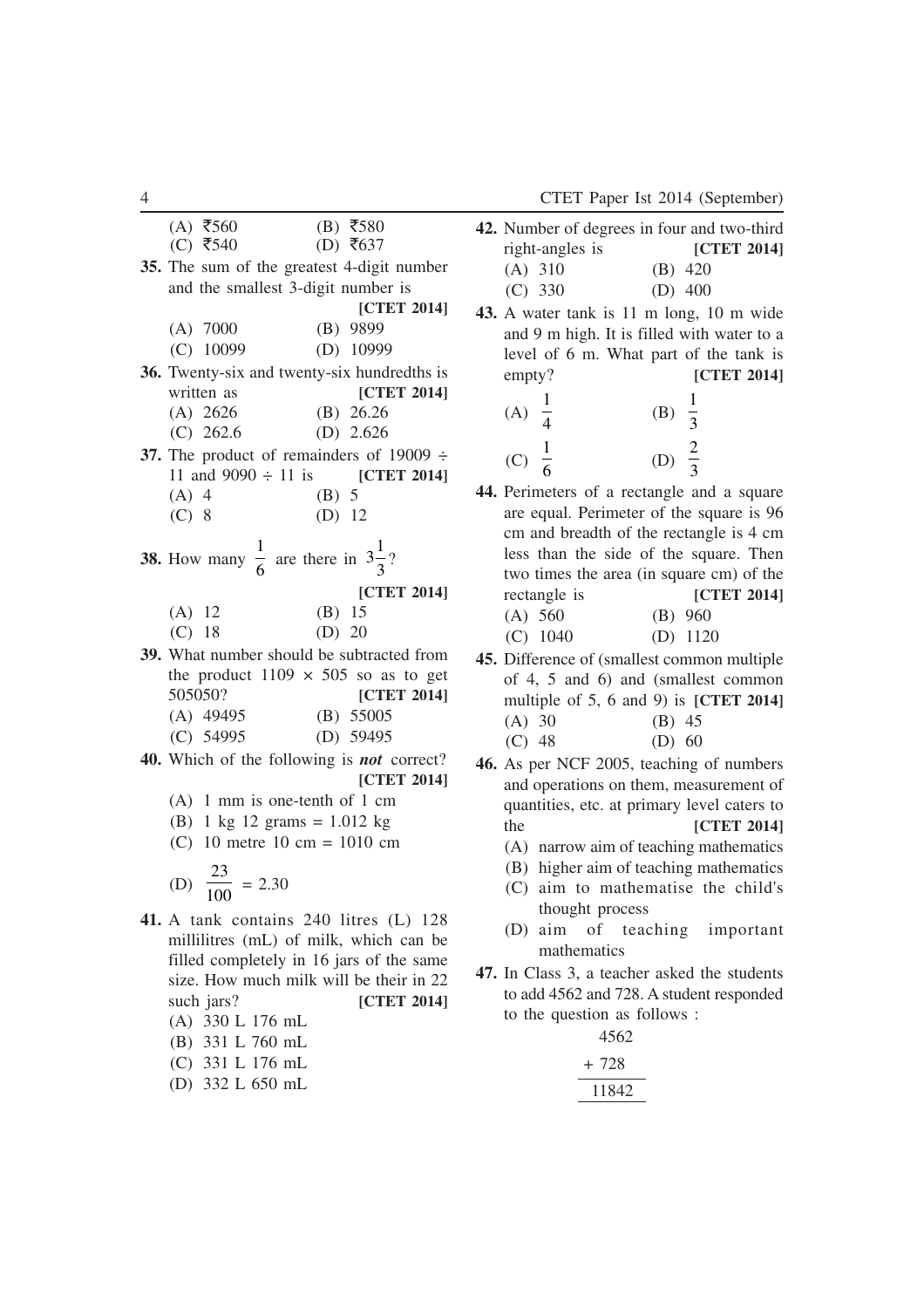### CTET Paper Ist 2014 (September) 5

The response reflects that the child lacks the **[CTET 2014]**

- (A) Skill of addition
- (B) Concept of place value
- (C) Skill of addition by regrouping
- (D) Concept of order property of addition
- **48.** Which of the following problems from the textbook of Class IV refers to 'multidisciplinary problem'?

#### **[CTET 2014]**

- (A) Draw the flag of India and identify the number of lines of symmetry in the flag
- (B) Draw the mirror image of a given figure
- (C) How many lines of symmetry are there in a given figure?
- (D) To draw a line of symmetry in a given geometrical figure
- **49.** The following grid is drawn on a square paper :

| Th H T | $\Omega$ |  | Th H T |  |
|--------|----------|--|--------|--|

This representation reflects

- (A) position of numbers on abacus
- (B) concept of place value
- (C) equivalence of tens and ones
- (D) mathematical game
- **50.** Children at primary stage are able to classify the given shapes based on their appearance. According to Van Hiele levels of geometry, they are at

**[CTET 2014]**

- (A) Visualization stage
- (B) Analytic stage
- (C) Informal deduction stage
- (D) Formal deduction stage
- **51.** Manipulative models, static pictures, written symbols, spoken and written language, real world situations or contexts are five ways to represent

**[CTET 2014]**

- (A) Mathematical thinking and ideas
- (B) Geometrical proof
- (C) Mathematics curriculum
- (D) Mathematical vocabulary
- **52.** After teaching the concept of division, a teacher created a 'Mathematical Wall' in the classroom and asked the students to write any two division facts in the assigned columns within 48 hours :

| <b>MATH WALL</b>                  |                |               |              |  |  |  |
|-----------------------------------|----------------|---------------|--------------|--|--|--|
| Ankit                             | Ankur          | <b>Babita</b> | <b>Bobby</b> |  |  |  |
| $25 \div 5 = 5$                   | $0 \div 6 = 0$ |               |              |  |  |  |
| Pragya                            | Dhruv          | Sohan         | Harsh        |  |  |  |
| Rahul<br>Sunil<br>Smita<br>Tushar |                |               |              |  |  |  |

This activity can help the teacher to

**[CTET 2014]**

- (A) make the classroom environment noise free
- (B) engage the students for next two days in some mathematical work
- (C) give opportunity of expression to every child and to learn from each other
- (D) keep the record of number of facts learnt by the students
- **53.** Possible indicator pertaining to visual memory barrier hampering with learner's mathematical performance is

- (A) difficulty in retaining mathematical facts and difficulty in telling time
- (B) difficulty in using a number line
- (C) difficulty to count on within a sequence
- (D) difficulty in handling small manipulations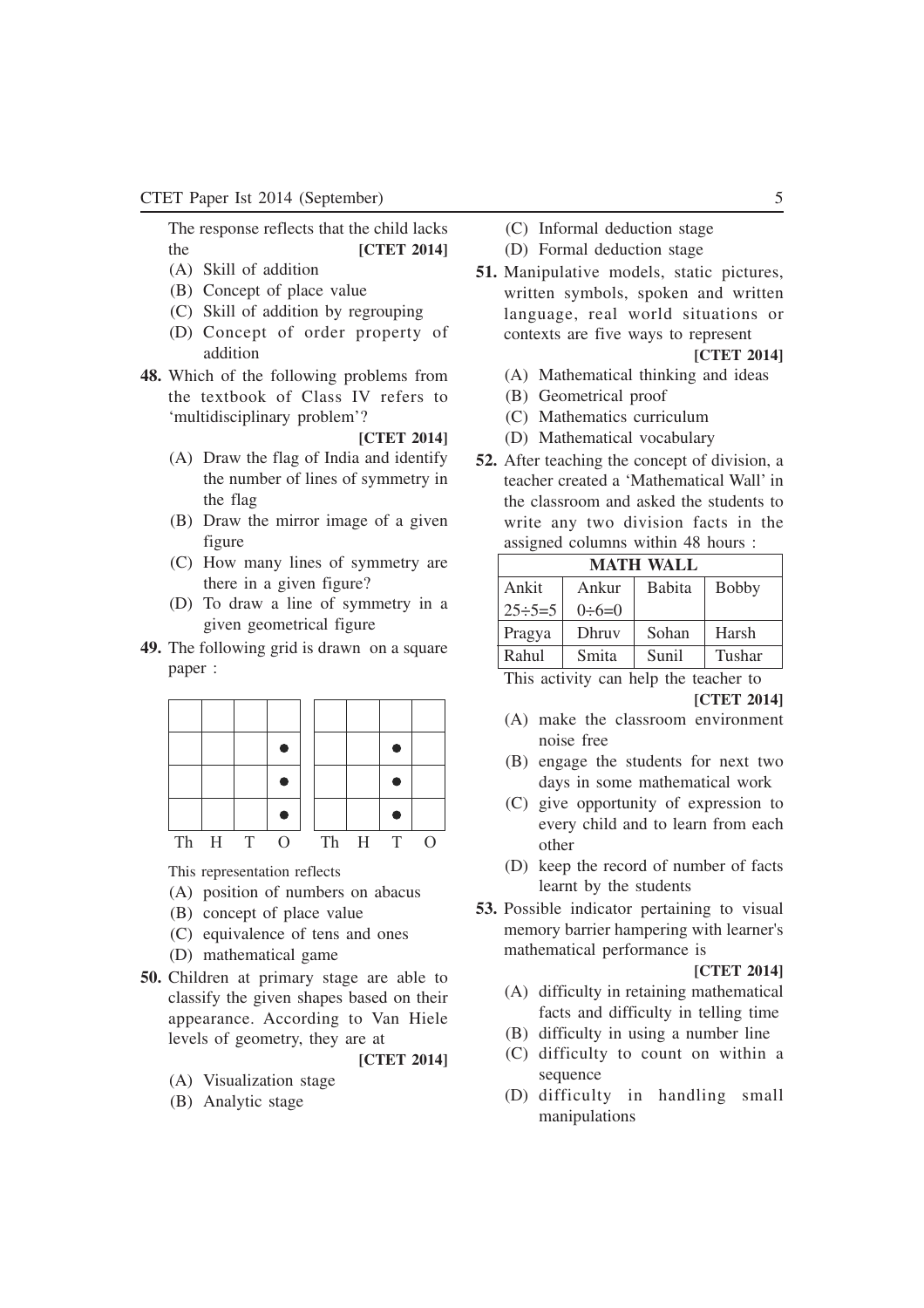**54.** A teacher in class III distributed the following cards and asked the children to match the same shapes. **[CTET 2014]**



Objective of this game is to

- (A) make the classroom environment engaging and joyful
- (B) help children to recognize same shapes in different orientations
- (C) enhance eye-hand coordination
- (D) develop the concept of similarity and congruency
- **55.** Geo-Board is an effective tool to teach **[CTET 2014]**
	- (A) basic geometrical concepts like rays, lines and angles
	- (B) geometrical shapes and their properties
	- (C) difference between 2D and 3D shapes
	- (D) concepts of symmetry
- **56.** Proficiency in Mathematical language in classroom can be enhanced by presenting the problems in the following sequence : **[CTET 2014]** 
	- (A) Everyday language  $\rightarrow$ Mathematized situation language  $\rightarrow$ Language of Mathematical problem solving  $\rightarrow$  Symbolic language
- (B) Symbolic language  $\rightarrow$  Language of Mathematical problem solving  $\rightarrow$ Mathematized situation language  $\rightarrow$ Everyday language
- (C) Everyday language  $\rightarrow$  Language of Mathematical problem solving  $\rightarrow$ Mathematized situation language  $\rightarrow$ Symbolic language
- (D) Language of Mathematical problem solving  $\rightarrow$  Mathematized situation language  $\rightarrow$  Symbolic language  $\rightarrow$ Everyday language
- **57.** Procedural fluency in Mathematics implies knowledge of rules, formulae or algorithms and implementing them with accuracy and flexibility and efficiency. Flexibility in Mathematics refers to

**[CTET 2014]**

- (A) ability to solve different types of problems from the same topic
- (B) ability to solve problems from arithmetic and geometry with same efficiency
- (C) ability to solve a particular kind of problem using more than one approach
- (D) ability to solve problems with accuracy, writing all steps
- **58.** A child mentally calculated  $(27 + 38)$  as 65. When he was asked to explain his method of addition, he responded that 38 is near to 40 so  $(27 + 40)$  is 67, then I removed 2 to get 65.
	- This strategy of addition is**[CTET 2014]**
	- (A) Direct modelling
	- (B) Regrouping
	- (C) Compensating
	- (D) Incrementing
- **59.** Mental Math activities are important because they provide a chance to

**[CTET 2014]**

(A) develop mental computation procedures as the students try to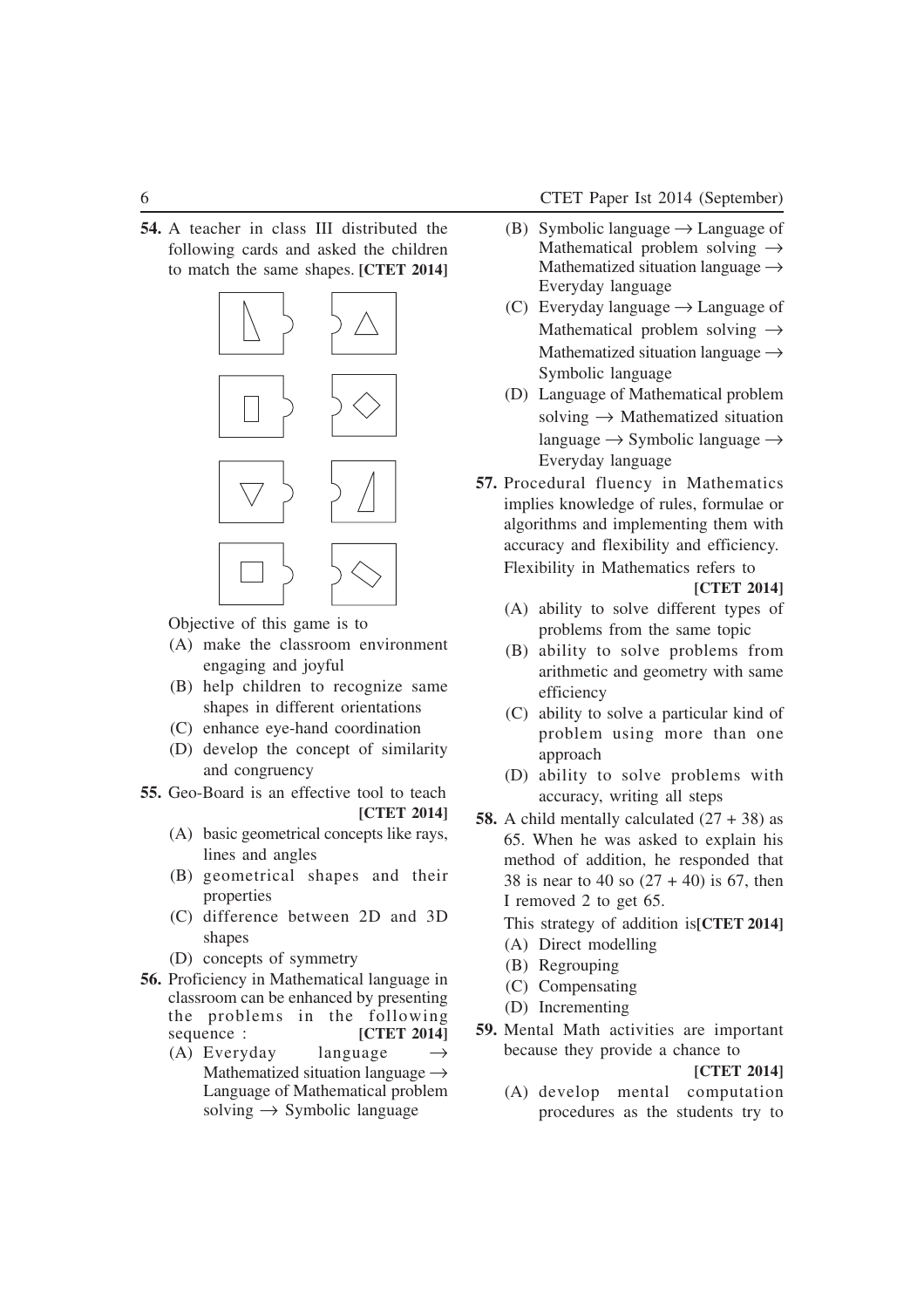identify the relationship between numbers for fast calculations

- (B) master procedures learnt in class using paper-pencil
- (C) master algorithms learnt and practice more number of problems in less time
- (D) development their speed with accuracy for calculations and help to improve performance in examinations
- **60.** A child of primary class is not able to differentiate between number, operation symbols, coins and clock hands. This indicates that the child has problem regarding **[CTET 2014]**
	- (A) Auditory memory
	- (B) Working memory
	- (C) Visual processing
	- (D) Language processing

## **PART-III ENVIRONMENTAL STUDIES**

### *Directions : Answer the following questions by selecting the most appropriate option.*

- **61.** Bronze is a mixture of two metals. These two metals are
	- (A) Copper and Zinc **[CTET 2014]**
	- (B) Copper and Tin
	- (C) Copper and Iron
	- (D) Aluminium and Tin
- **62.** Select from the following a group that comprises of methods of cooking food: **[CTET 2014]**
	- (A) Boiling, Kneading, Roasting
	- (B) Baking, Boiling, Rolling
	- (C) Frying, Soaking, Roasting
	- (D) Baking, Frying, Roasting
- **63.** Select the correct statement about Mount Everest : **[CTET 2014]**
	- (A) It is a part of Jammu and Kashmir and the height of its peak is 8900 m.
	- (B) It is a part of Nepal and the height of its peak is 8900 m.
	- (C) It is a part of India and the height of its peak is 9850 m.
	- (D) It is a part of Tibet and the height of its peak is 9850 m.
- **64.** "Desert Oak" is a tree whose roots go deep into the ground till they reach water.

The depth of these roots is nearly 30 times the height of the tree. This tree is found in **[CTET 2014]** (A) Rajasthan (B) Abu Dhabi

- (C) Australia (D) Russia
- **65.** A train started from Gandhidham on 16<sup>th</sup> July, 2014 at 05:15 hours and reached Nagercoil on  $18<sup>th</sup>$  July, 2014 at 04:45 hours. The distance covered by the train is 2649 km. The average speed of the train, in km/hr, is nearly **[CTET 2014]** (A) 57 (B) 56
	- (C) 55 (D) 54
- **66.** Which is the best period for the people of Bihar state to start bee-keeping?
	- (A) January to March **[CTET 2014]**
	- (B) April to June
	- (C) July to September
	- (D) October to December
- **67.** Select the correct statements about the 'Khejadi' tree : **[CTET 2014]**
	- a. This tree is mainly found in desert areas.
	- b. It grows without much water.
	- c. It is a shady tree and children like to play in its shade.
	- d. It stores water in its trunk and people use thin pipes to drink this water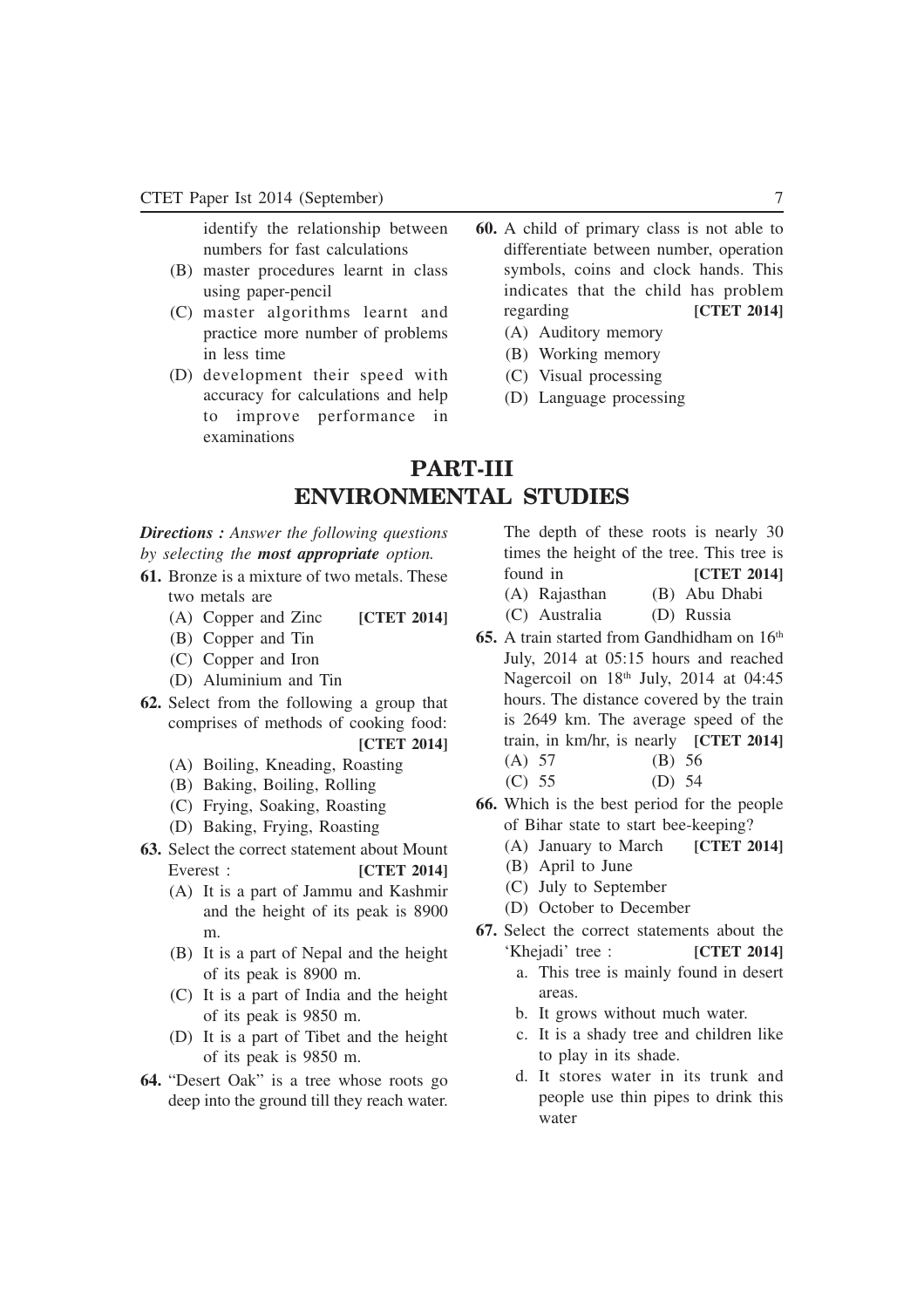(A) a, b and c (B) b, c and d

 $(C)$  a, c and d  $(D)$  a, b and d

- **68.** Which one of the following statements is correct about elephants?**[CTET 2014]**
	- (A) Elephants like to take too much rest because of their heavy bodies
	- (B) A three-month-old baby elephant generally weighs about 2 quintals
	- (C) An adult elephant can eat even more than 2 quintals of leaves and twigs in one day
	- (D) Elephants sleep for 8 to 10 hours in a day.
- **69.** Read the following paragraph written by a student about his house in a village : "I have come from a village. It rains heavily at our place. Hence our houses are made almost 10 to 12 feet (3 to 3.5 metres) above the ground. They are made on bamboo pillars. The inner sides of our houses are also made of wood."

This village must be in **[CTET 2014]**

- (A) Andhra Pradesh
- (B) Assam
- (C) Tamil Nadu
- (D) Uttarakhand
- **70.** In Braille script, rows of raised dots are made on a thick paper. This script is based on **[CTET 2014]**
	- (A) 4 points (B) 6 points
	- (C) 8 points (D) 10 points
- **71.** Which one of the following birds can rotate its neck backwards to a large extent? **[CTET 2014]**
	- (A) Mynah
	- (B) Owl
	- (C) Crow
	- (D) Koel
- **72.** In which of the following parts of our country do people grow eatables such as tapioca and coconut in their courtyards and they find food prepared using these to be very tasty? **[CTET 2014]**
- (A) Andhra Pradesh
- (B) Assam
- (C) Goa
- (D) Kerala
- **73.** A doctor prescribed some medicines to a patient and also suggested him to eat jaggery, amla and more green leafy vegetables. This patient must be suffering from **[CTET 2014]**
	- (A) Fever
	- (B) Typhoid
	- (C) Malaria
	- (D) Anaemia
- **74.** Some birds can see four times as far as we can see. These birds are
	- **[CTET 2014]**
	- (A) Crows, Kites, Nightingales
	- (B) Eagles, Pigeons, Parrots
	- (C) Kites, Eagles, Vultures
	- (D) Doves, Crows, Peacocks
- **75.** With respect to the location of Delhi on the map of India, the capital of Himachal Pradesh (Shimla) and the capital of Madhya Pradesh (Bhopal) are located respectively in its **[CTET 2014]**
	- (A) North-East and North-West
	- (B) South-West and South-East
	- (C) North and South
	- (D) South-East and North-West
- **76.** The abbreviation EVS stands for
	- **[CTET 2014]**
	- (A) Environmental Skills
	- (B) Environmental Science
	- (C) Environmental Sources
	- (D) Environmental Studies
- **77.** Which one of the following is *not* an objective of teaching of EVS at primary stage? **[CTET 2014]**
	- (A) Learning in the classroom must be linked to the life outside the school
	- (B) Teachers must ensure perfect discipline in the classroom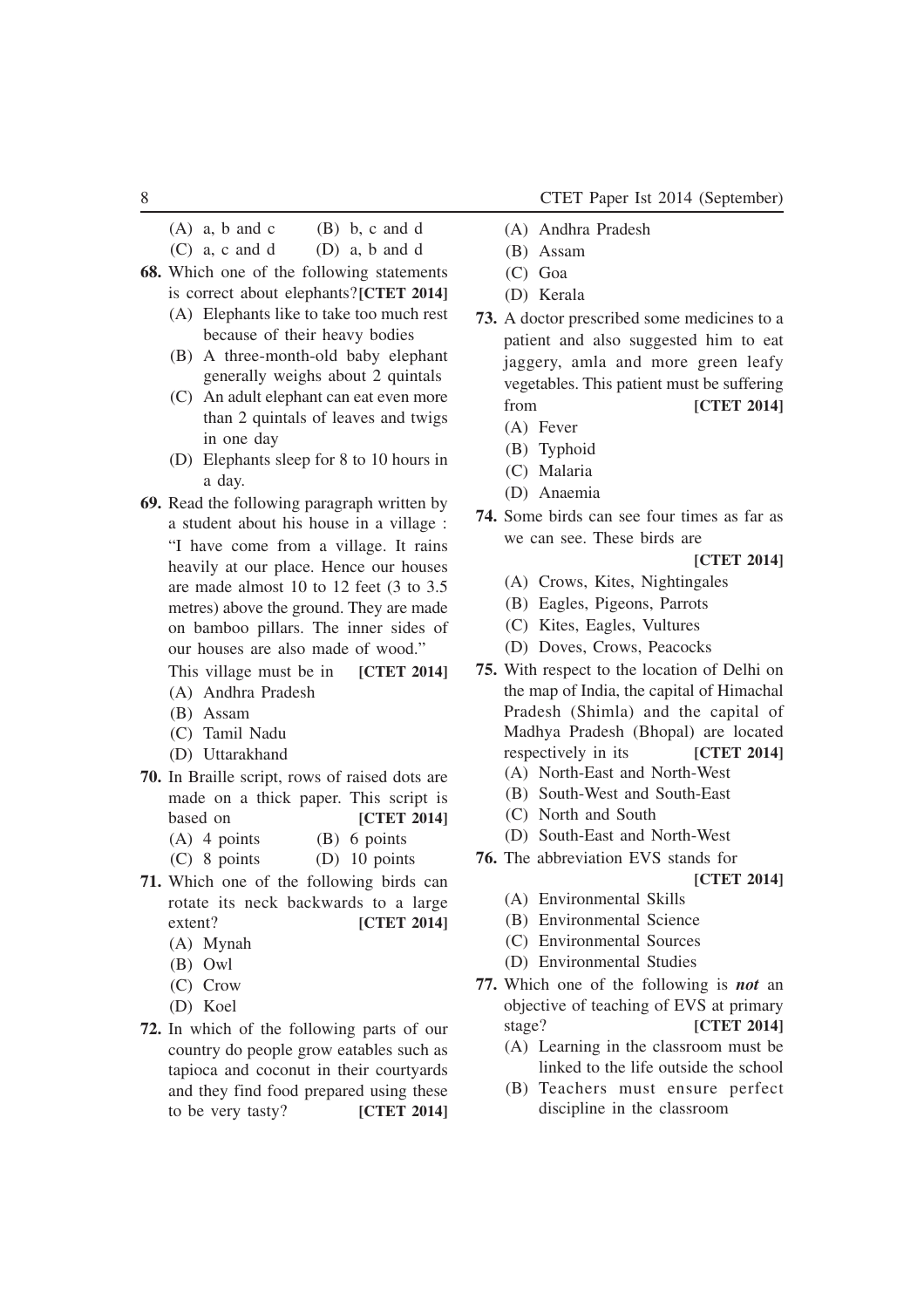- (C) Children must be encouraged to ask questions
- (D) Children must be encouraged to explore their immediate environment
- **78.** Aanchal frequently asks probing and imaginative questions in her Class V EVS class. By doing so, she aims at improving
	- (A) observation skills **[CTET 2014]**
	- (B) emotional skills
	- (C) thinking skills
	- (D) speaking skills
- **79.** While teaching the topic on 'Our friend – Birds' to Class III students, Nalini followed the following methodologies :

**[CTET 2014]**

- a. Showing a documentary film on birds
- b. Using a chart having pictures of different birds and explaining briefly
- c. Taking the students to the nearby park and asking them to observe the birds carefully

Nalini is using different approaches of learning in order to

- (A) follow her lesson plan
- (B) meet different requirements of learners having multiple intelligences
- (C) impress other teachers and parents
- (D) promote reasoning skills in the students
- **80.** Which one of the following teaching strategies will be more effective for maximum involvement of students in teaching the topic of 'Games we play'? **[CTET 2014]**
	- (A) Take the students to the play-field and make them play different games on different days
	- (B) Make play-cards of different games and show it to students
	- (C) Ask the students to learn the names

of different indoor and outdoor games

- (D) Ask the students to watch sports programmes on television and prepare a simple project on the same
- **81.** Which one of the following is *not* a suitable Formative Assessment task in EVS? **[CTET 2014]**
	- (A) Explain the definitions of important terms given in the lesson
	- (B) Perform the given practical activity and record your observations
	- (C) Draw labelled diagram of given experimental set-up
	- (D) Discuss disadvantages of water
- **82.** After teaching the lesson on animals, Sheetal arranged a visit of her Class IV students to the zoo. This would help the students to **[CTET 2014]** 
	- (A) develop skills of animal protection
	- (B) have a change in the daily time table routine
	- (C) co-relate classroom learning to reallife situations
	- (D) develop sensitisation about how to domesticate animals
- **83.** Shalini wants to introduce the topic on 'Nutrition' to her Class V students. She should **[CTET 2014]** 
	- (A) draw the diagram of the digestive system on the blackboard
	- (B) give examples of different foods rich in nutrients
	- (C) use chart showing different kinds of foods
	- (D) ask the students to open their tiffin boxes, see the contents, followed by her explanation
- **84.** Rashmi was taught the followed steps (not in sequence) to be followed while preparing a question paper :
	- i. Writing the questions
	- ii. Preparing the design
	- iii. Editing the question paper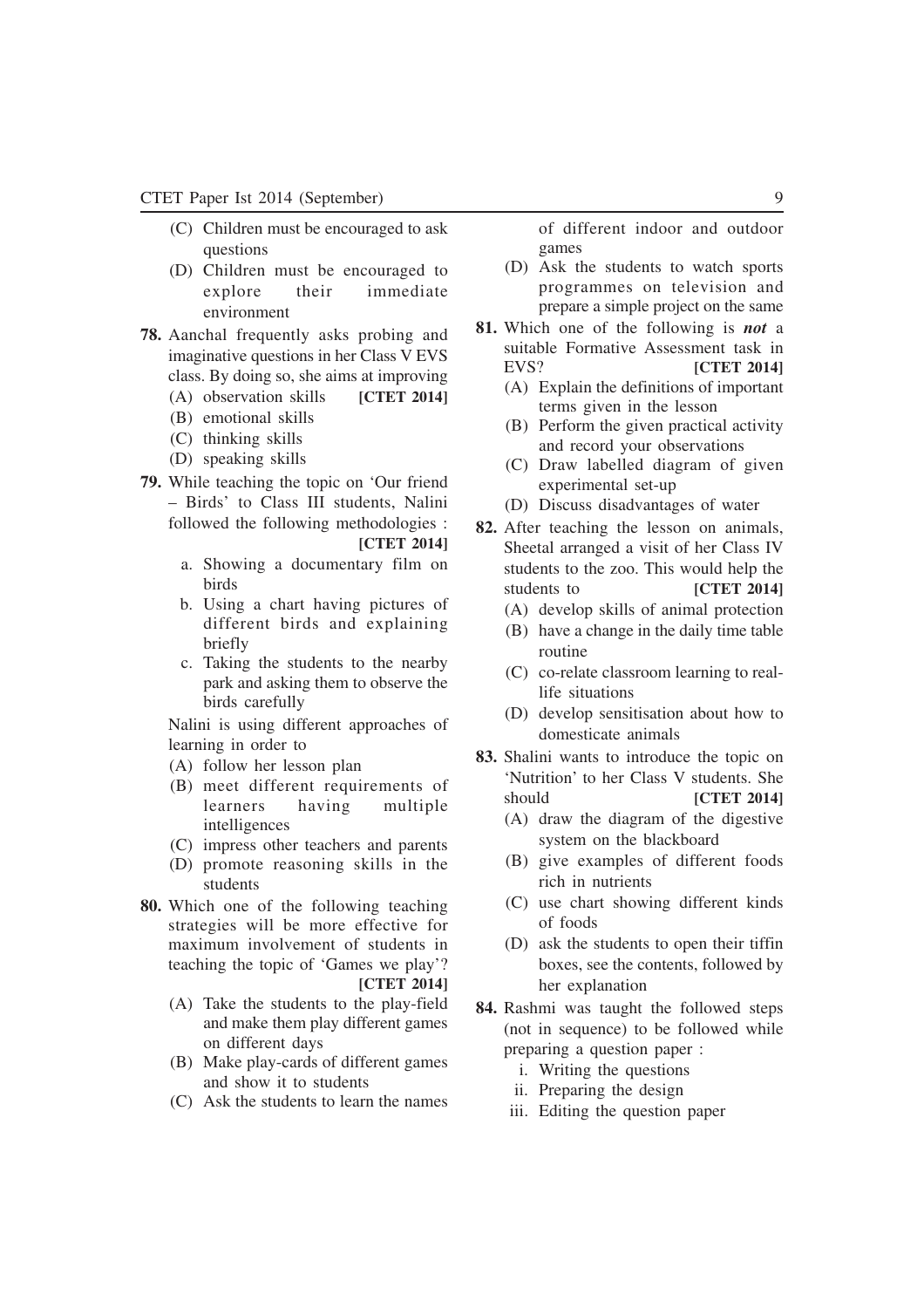iv. Preparing the blueprint

The correct sequence of steps to be followed is

- $(A)$  iv, ii, i, iii
- (B) ii, iv, i, iii
- (C) iv, i, ii, iii
- (D) i, ii, iv, iii
- **85.** Harpreet wants to suggest to her students as to how an individual can contribute in the best possible way towards environmental protection. Her best suggestion would be
	- (A) use public transport system for travelling
	- (B) do not keep a personal vehicle like car, scooter, etc
	- (C) avoid frequent travel outside the home
	- (D) get the engine of personal vehicle checked regularly
- **86.** Out of the following, the most effective way to arouse curiosity in Class V students is to **[CTET 2014]** 
	- (A) provide more hands-on experiences
	- (B) give them more practice in written work
	- (C) conduct frequent unit tests
	- (D) ask probing and imaginative questions
- **87.** Asking the question "How will our life get affected if there were no electricity for a month?" aims at
	- (A) sensitizing the students on using electricity judiciously
	- (B) assessing the students on sources of electricity
	- (C) promoting imaginative and thinking skills of students
	- (D) assessing the students on their general awareness
- **88.** The section on 'Survey and Write' in some chapters of EVS textbook for Class V primarily aims at **[CTET 2014]**
- (A) assessing the students on their general awareness
- (B) providing opportunity to students to explore and learn
- (C) helping the students to learn basic concepts of the subject
- (D) improving practical skills of students
- **89.** Gunjan organises the following activities on different days to sensitise students to the concept of conservation of trees :
	- a. Encouraging every student to adopt a tree and look after it
	- b. Organizing a debate on forest conservation
	- c. Organizing a poster-making competition on trees
	- d. Showing children storage of logs of wood

Which one of the above activities will be least effective in achieving the desired objective?

- (A) a
- $(B)$  b
- $(C)$  c
- (D) d
- **90.** After having taught the lesson 'What if it finishes' to Class V students, Sheela administered a test to know the level of understanding of students about the topic. To her surprise, she observed that large number of students had not understood the related concepts. This could be mainly due to the reason that

- (A) she did not use the correct methodology to teach the topic
- (B) the cognitive level of students was not good
- (C) the topic was not suitable for inclusion in the textbook
- (D) students did not find the topic interesting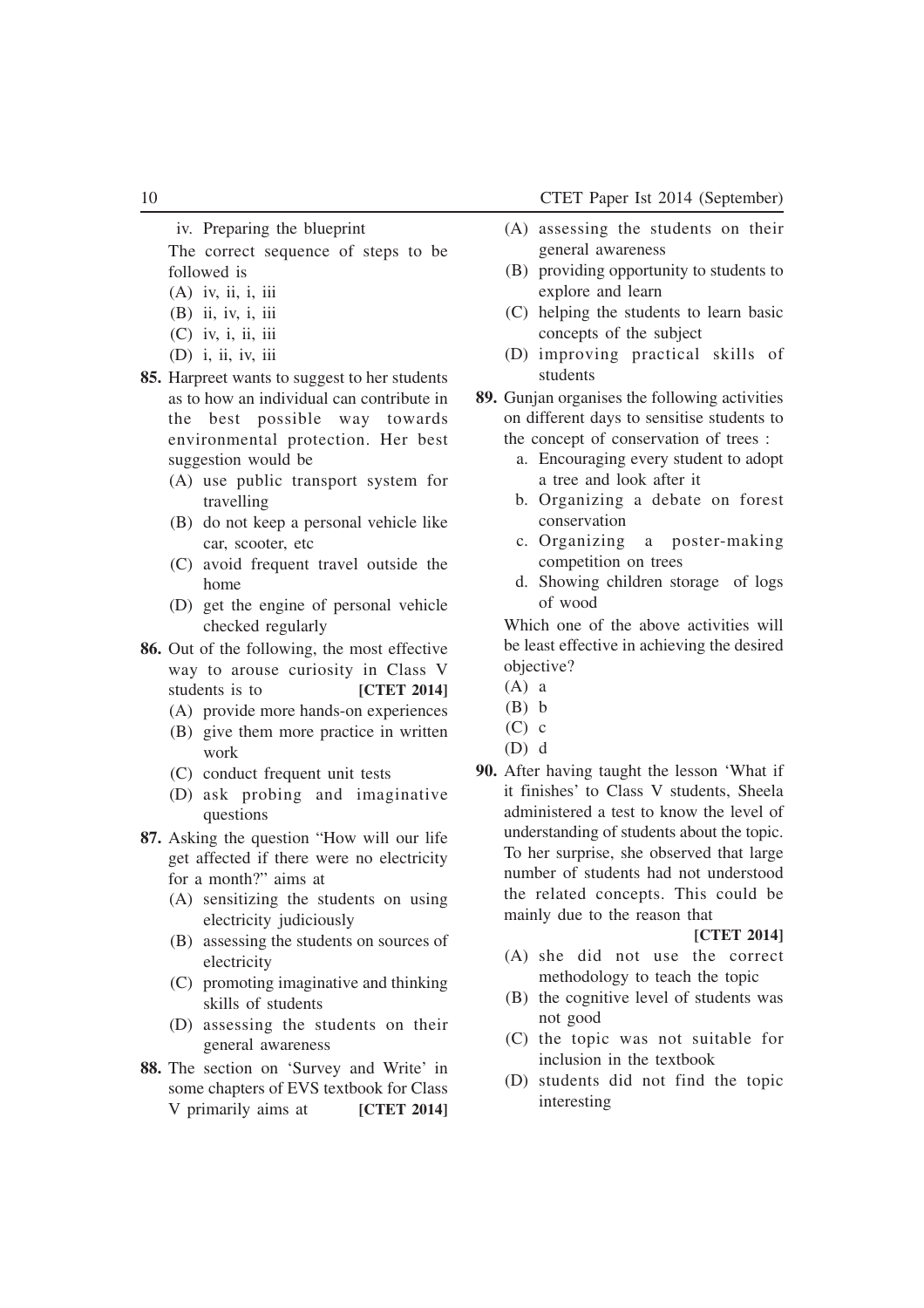*Candidates should answer questions from the following Part only if they have opted for ENGLISH as LANGUAGE-I.*

## **PART IV LANGUAGE I ENGLISH**

*Directions : Read the passage given below and answer the questions that follow (Q.No. 91 to 99) by selecting the most appropriate option.*

In this floating village in Brazil, there is only one way to travel. Students go to school by boat. Locals go to worship by boat. Taxis arrive by boat. Even the soccer field is often a boat. There are three homemade fields on land, but they are submerged now in the annual flooding of the Black River. If the wooden goal posts had nets, they would be useful this time of year only for catching fish. So young players and adults improvise. They play soccer at a community centre that has a roof but no walls. They play on the dock of a restaurant. And they play on a parked ferry, a few wearing life jackets to cushion their fall. The high-water mark in the Rio Negro this year was the fifth highest in more than a century of measurements.

As scientists study the impact of deforestation on the Amazon basin, and the cooling and warming of the Pacific Ocean, extreme patterns observed over the last 25 or 30 years raise an important unanswered question : "Are these trends human-induced climate change, or can we explain this with natural variability?"

Villagers said that passing boats sometimes knocked down power lines during periods of exceptionally high water. And while the soccr fields are usually available for about half the year, the land has recently been dry enough for only four or five months of play. "We don't have a place for the children to play," said de Sousa, a shop owner. "They are stuck in the houses, bored." The most adventurous, though, will find a game somewhere.

- **91.** The floating village is famous for its **[CTET 2014]**
	- (A) Black River
	- (B) Craze for sports
	- (C) annual flooding
	- (D) suffering of the locals
- **92.** The wooden goal posts had nets that are during floods. **[CTET 2014]** 
	- (A) floating around
	- (B) used as nets
	- (C) useless
	- (D) misused
- **93.** "The passing boats sometimes knocked down power lines" suggests that the

- (A) rescue boats are careless
- (B) water was charged
- (C) the flood levels were high
- (D) electric poles had fallen
- **94.** A word that can best replace the word 'improvise' is **[CTET 2014]**
	- (A) contrive (B) share
	- (C) plan `(D) devise
- **95.** In this paragraph, 'to cushion' means to
	- **[CTET 2014]**
	- (A) separate (B) protect
	- (C) pad (D) abate
- **96.** Identify the correct statement Flooding has \_\_\_\_\_\_\_ over a period of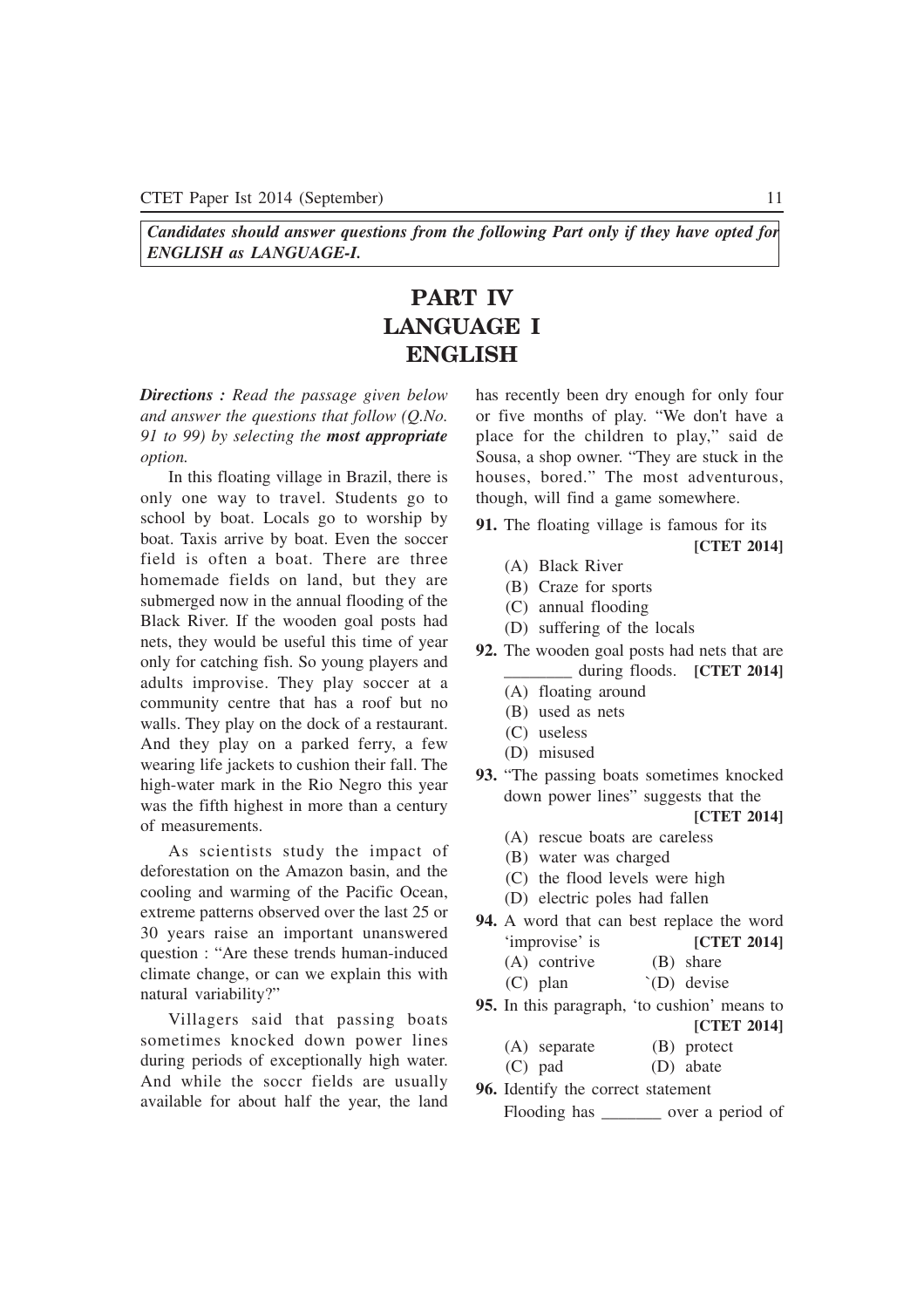| 12                                                        | CTET Paper Ist 2014 (September)                      |
|-----------------------------------------------------------|------------------------------------------------------|
| time.<br>[CTET 2014]                                      | Devouring Famine, Plague, and War,                   |
| (A) remained the same                                     | Each able to undo mankind,                           |
| (B) been increasing                                       | Death's servile emissaries are;                      |
| (C) been unpredictable                                    | Nor to these alone confined,                         |
| (D) been decreasing                                       | He hath at will                                      |
| 97. Pick out the <i>false</i> statement[CTET 2014]        |                                                      |
| (A) The lines remain in place during                      | More quaint and subtle ways to kill;                 |
| the floods<br>(B) The residents enjoy football the        | A smile or kiss, as he will use the art,             |
| most                                                      | Shall have the cunning skill to break a              |
| (C) The goal posts and nets are useless                   | heart.                                               |
| during the floods                                         | 100. "servile emissaries" means                      |
| (D) The community centre is the only                      | (A) risky behaviour<br>[CTET 2014]                   |
| space for playing                                         | (B) humble messengers                                |
| 98. The antonym of the word 'exceptionally'               | (C) those who protect                                |
| is<br><b>[CTET 2014]</b>                                  | (D) messengers of peace                              |
| (B) generally<br>(A) extraordinary                        | 101. "More quaint and subtle ways to kill;           |
| (C) markedly<br>(D) easily                                | A smile or kiss, as he will use the art,"            |
| 99. " will find a game somewhere" suggests                | - tells the reader that the speaker                  |
| [CTET 2014]<br>that                                       | [CTET 2014]                                          |
| (A) people will play football in the                      | (A) believes in human goodness                       |
| water                                                     | (B) is afraid of his enemies                         |
| (B) football is lost during the floods                    | (C) hates wars<br>(D) distrusts human nature         |
| (C) the Black River is no threat to a<br>game of football | 102. " the cunning skill" – refers to                |
| (D) high grounds are reserved for the                     | [CTET 2014]                                          |
| popular game                                              | (A) a weapon of war                                  |
| Directions : Read the poem given below and                | (B) skilful soldier                                  |
| answer the questions that follow $(Q.No. 100$             | (C) a manipulative king                              |
| to 105) by selecting the most appropriate                 | (D) hidden threat                                    |
| option.                                                   | 103. " mingle with forgotten ashes" means            |
| THE LAST CONQUEROR                                        | [CTET 2014]                                          |
| Victorious men of earth, no more                          | (A) dead persons<br>(B) fires on the battlefield     |
| Proclaim how wide your empires are;                       | (C) threats to life                                  |
| Though you bind-in every shore                            | (D) hidden dangers                                   |
| And your triumphs reach as far                            | 104. Here, 'subtle' means<br>[CTET 2014]             |
| As night or day,                                          | (A) stupid<br>(B) hidden                             |
|                                                           | (C) suggestive<br>(D) sullen                         |
| Yet you, proud monarchs, must obey                        | 105. "And your triumphs reach as far As              |
| And mingle with forgotten ashes, when                     | night or day,"                                       |
| Death calls ye to the crowd of common men.                | - The poetic device found in these<br>words is a     |
|                                                           | [CTET 2014]<br>$(A)$ pathetic fallacy $(B)$ metaphor |
|                                                           |                                                      |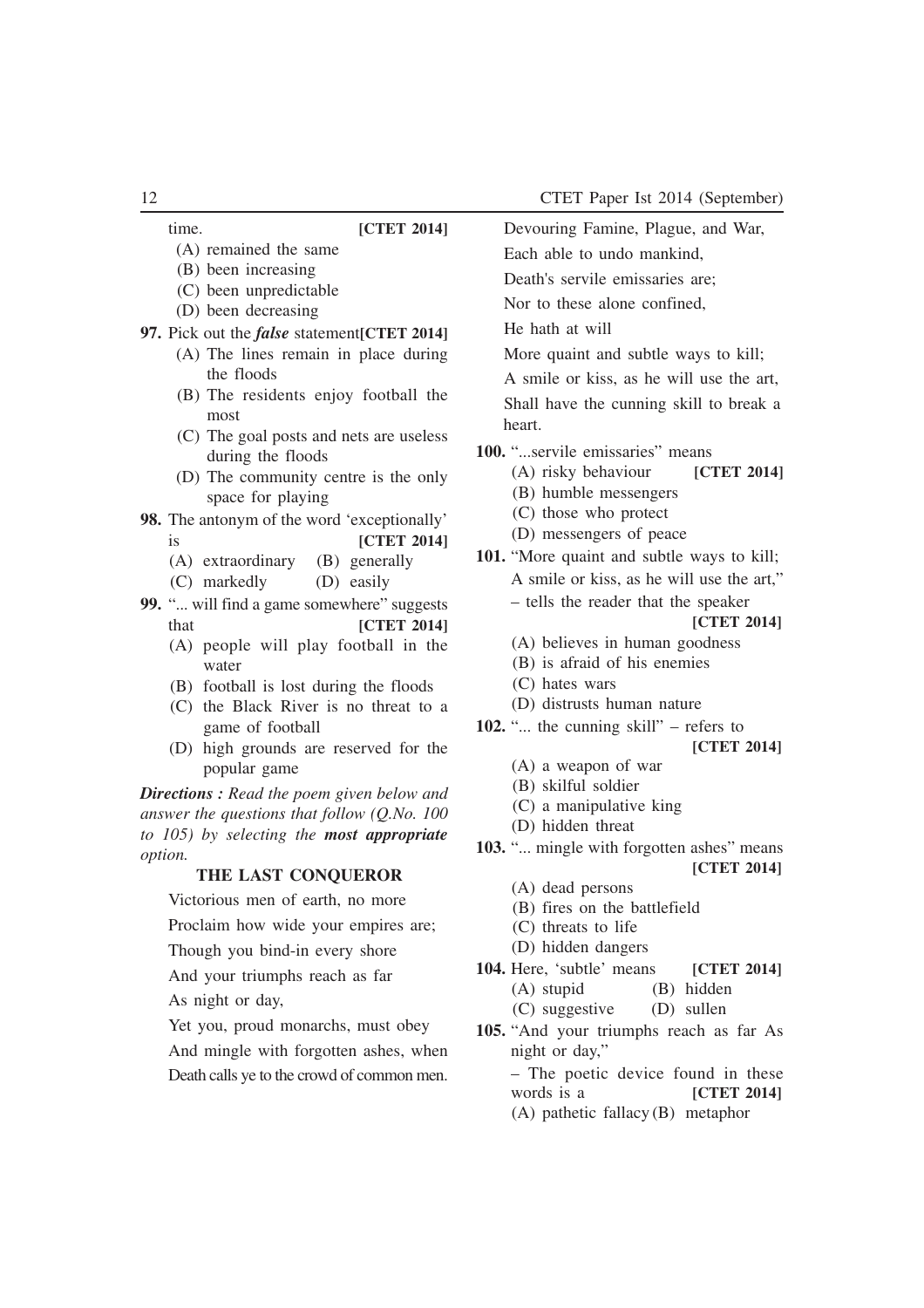#### CTET Paper Ist 2014 (September) 13

(C) simile (D) formula

*Directions : Answer the following questions by selecting the most appropriate option.*

- **106.** The teaching of reading by associating characters or groups of characters with sounds is the method.
	- (A) morphemic **[CTET 2014]**
	- (B) direct
	- (C) phonic
	- (D) whole-language
- **107.** Teachers can remediate for the student with language learning difficulty by **[CTET 2014]**
	- (A) focusing on individual progress with individualized instruction
	- (B) providing notes that are summarized and simplified
	- (C) initially, giving information as reading only, no writing
	- (D) conduct extra classes for the student to 'catch up' with others
- **108.** Teachers can demystify abstract grammatical terminology so that students can write through the

#### **[CTET 2014]**

- (A) explicit teaching of certain structures
- (B) separating of spoken and written forms of language
- (C) linking of spoken language with writing
- (D) frequent feedback on only grammatical errors
- **109.** Language is taught by beginning with simple sentences instead of the initial sounds and blends. This implies that

**[CTET 2014]**

- (A) communication is based on complete sentences
- (B) pronunciation has no place in language acquisition
- (C) grammar and pronunciation have equal place in language teaching
- (D) grammar is an important basis of

communication

- **110.** Which activity best supports the practice of speaking skills? **[CTET 2014]** (A) Students independently research a
	- topic and present a formal report
	- (B) Teacher's giving purposeful dictation by integrating it with a spoken activity
	- (C) Individually, students read a casestudy and draft a response
	- (D) Students tell their version of a story based on some hints, and apply it to a problem-solving situation
- **111.** Develop a resource box for Class I. Teacher gives 3 instructions to each student regarding which items are to be put in it. [e.g. : puppets, pieces of coloured fabric, brushes, stencils, colour pencils, small toys, etc.] Student follows instructions. The activity is **[CTET 2014]**
	- (A) listening with concentration for specific information needed for a task
	- (B) stage in a listening session when a listener completes a task
	- (C) listening to natural conversation between teacher and student
	- (D) listening to a speech which is semiscripted
- **112.** Vocabulary in the target language should be kept under control, i.e., graded. This can be done by **[CTET 2014]**
	- (A) teachers providing a short list of words that are commonly used
	- (B) students learning and practising in the context of real situations
	- (C) students write/speak using a graded list of new words
	- (D) students read a prescribed book and take a vocabulary quiz
- **113.** To achieve communicative competence, learners need to be competent in four aspects : linguistic, sociolinguistic, discourse, and strategic competences.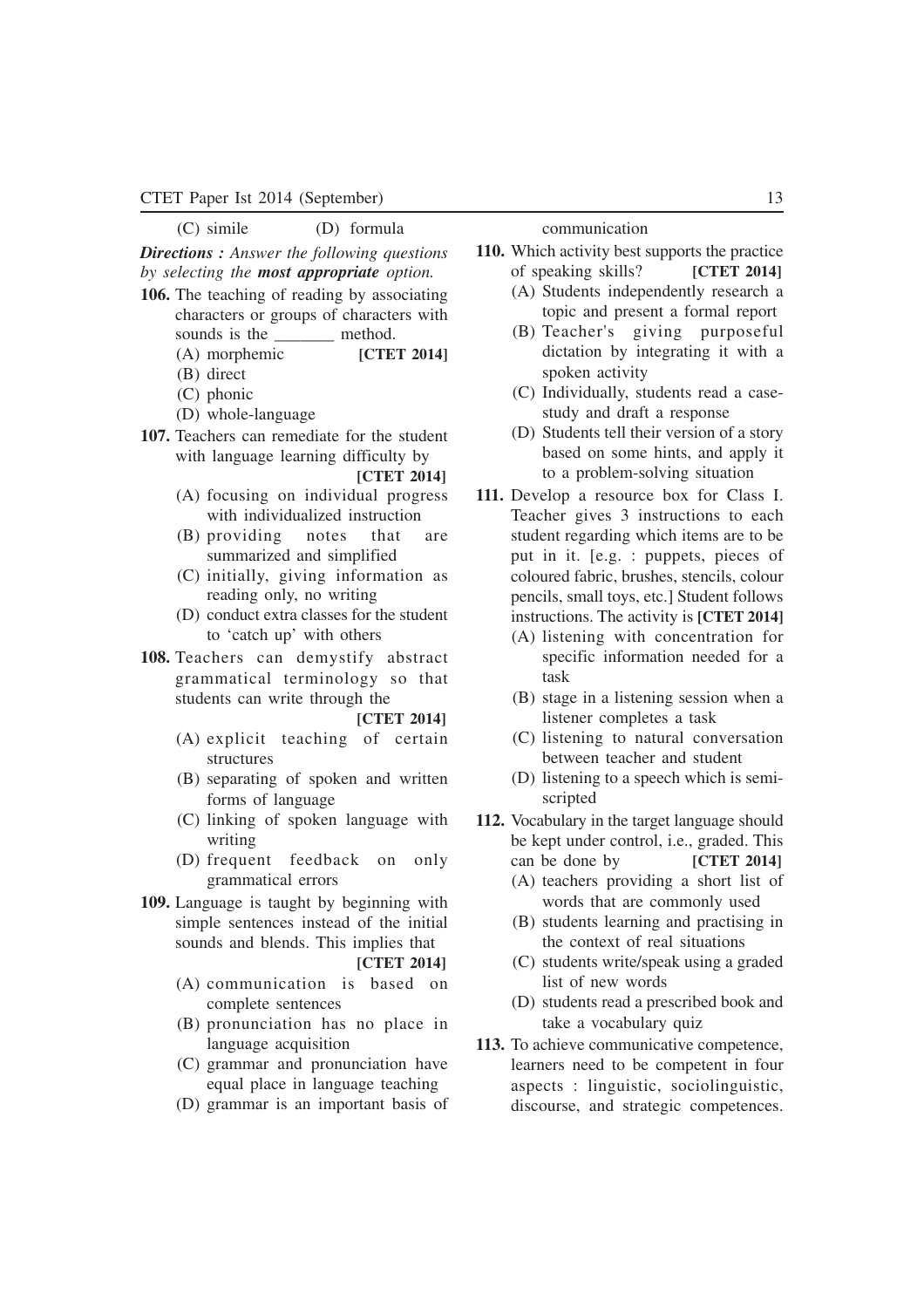Here, 'linguistic competence' concerns students.' **[CTET 2014]**

- (A) use of syntax lexis and structures (B) expression of meaning of what they
- communicate
- (C) use of formats and stylistic devices
- (D) content organization and use of vocabulary
- **114.** Examples of "Creative Reading" projects for assessment are **[CTET 2014]** (A) reference work done in the library
	- for more information on the theme
	- (B) surfing the internet for related information
	- (C) dramatization, role-play and rewriting from a different point of view
	- (D) reading for meaning
- **115.** The teacher's cues for activities are given in the first language, in a second language class. This exploits the communicative potential of a given structure. **[CTET 2014]** 
	- (A) sandwich approach (B) communicative approach
	-
	- (C) bilingual technique
	- (D) structural technique
- **116.** The second language classroom is a confluence of varied languages. Teachers should give their students
	- **[CTET 2014]**
	- (A) adequate self-explanatory notes
	- (B) summaries and simplified versions of texts
	- (C) worksheets with a variety of tasks while covering the syllabus
	- (D) comfortable environments to develop requisite skills
- **117.** "... supply 'comprehensible input' in low anxiety situations" is the basis of language acquisition. An example would be **[CTET 2014]**
- (A) teacher-directed learning in the classroom
- (B) collaboration of students in learning situations
- (C) home work designed to use parents' support
- (D) students receive feedback for error correction regularly
- **118.** How can teachers respond to or 'correct' students' writing in ways that are effective? **[CTET 2014]**
	- (A) Correcting every error in the essay
	- (B) Writing detailed comments in the margin
	- (C) Offering encouraging and summary remarks
	- (D) Locating patterns of error and suggesting improvement
- **119.** Some parents of students with learning difficulties may have unrealistic expectations from their children. The teacher can support such students by

- (A) persuading them to liaise with other such students
- (B) explaining to the parents about the child's characteristics and abilities
- (C) providing instructions for dealing with the students at home
- (D) making a clear reference to the learning objectives
- **120.** Educators use YouTube to teach visual learners with videos, podcasts for auditory learners and interactive games for tactile learners in a language class. Here, multi-media caters to individual **[CTET 2014]**
	- (A) linguistic differences
	- (B) learning styles
	- (C) authentic second language
	- (D) learning disabilities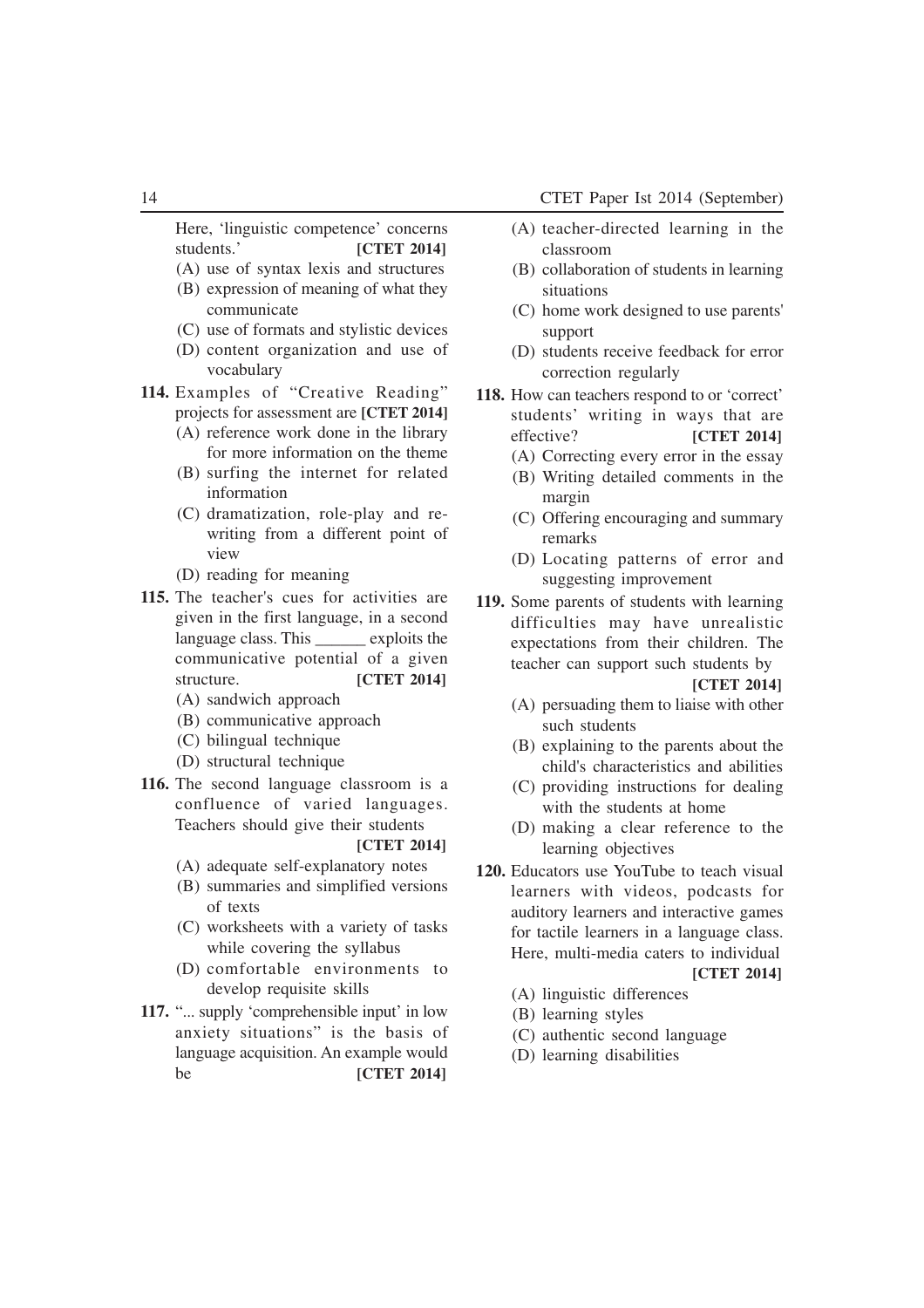*Candidates should answer questions from the following Part only if they have opted for HINDI as LANGUAGE-I.*

### **HTT IV**

### **भाषा I**

### **हिन्दी**

*faर्देष्ठा : गद्यांश को पढकर निम्नलिखित प्रश्नों (प्र.सं.* 91 *से 99)* में सबसे उचित विकल्प चुनिए।

*गु*लज़ार जी, क्या लिखते समय पाठक आपके चिंतन में *होते हैं* ?

*nsf[k,] tc eSa fy[krk gw°] esjs tsgu esa eSa gksrk gw°A eSa r; djrk gw°] eq>s D;k djuk gSA eSa igys ;gh r; djrk gw°A ckr* मुझे अपनी कहनी होती है। पाठक को सामने रखकर लिखने *dk dksbZ eryc ugha gksrkA nwljh egŸoiw.kZ ckr eSa eglwl djrk gw° og gS dE;qfuosG'ku------ viuh ckr dks ikBd rd* पहुँचाना.... आर्ट ऑफ कम्युनिकेशन.... हाँ मैं अपने लेखन *dks bl dlkSVh ij j[krk gw°A ehfM;k ls tqM+s gksus osG dkj.k dgus osG rjhosG dks ysdj eSa lksprk vo'; gw°A fo"k; esjs gksrs gSa] esjh ckr lgh gS ;k ughaA vki viuh xzksFk osG lkFk* एक अहाता बनाते चलते हैं। हर फ़ाइन आर्ट लोगों तक पहुँचनी ही चाहिए। संगीत हो, कला हो, या लेखन हो वो *vius y{; rd igq°puh pkfg,] dgus dk ,slk rjhdk rks -*  $\vec{r}$ होना ही चाहिए।

- **91.** जब गुलज़ार लिखते हैं तो विषय किसके होते हैं ?
	- (A) *ikBdksa osG* **[CTET 2014]**
	- (B) फ़िल्म बनाने वालों के
	- (C) स्वयं उनके
	- (D) मीडिया के
- **92.** *xqytkj osG vuqlkj fy[kus okys osG - tsgu esa Lo;a ys[kd gksrk gSA bldk vk'k; ;g gS fd* **[CTET 2014]**
	- (A) लेखक स्वयं को सर्वोपरि मानता है
	- (B) लेखक पाठक की उपेक्षा करता है
	- (C) लेखक को अपनी ग्रोथ चाहिए
	- (D) लेखक की संवेदनाएँ, आत्मानुभूति केंद्र में होती *gS*
- 93. एक लेखक के लिए दूसरी महत्त्वपूर्ण बात क्या है?
	- **[CTET 2014]**
	- (A) संप्रेषण (B) मीडिया
	- (C) कला (D) लेखन
- **94.** *fdlh Hkh dyk dk y{; D;k gS\* **[CTET 2014]**
	- (A) वह सुंदर तरीके से कही गई हो
	- (B) लोगों तक वह बात पहँचे
- (C) मीडिया द्वारा सराहा जाए
- (D) सरल भाषा का प्रयोग करना
- 95. गुलज़ार अपने लेखन को किस कसौटी पर कसते हैं? **[CTET 2014]**
	- (A) वह बात पाठक तक पहुँच रही है या नहीं
	- (B) वह व्यंग्य भरे अंदाज़ में कही गई है या नहीं
	- (C) वह सब लोगों द्वारा सराही गई है या नहीं
	- (D) मेरी ग्रोथ हो रही है या नहीं
- **96.** *xqytkj fy[kus ls igys D;k r; djrs gSa\ -*
	- (A) *fdlosG fy, dguk gS* **[CTET 2014]**
		- (B) क्या कहना है
		- (C) कैसे कहना है
		- (D) क्यों कहना है
- **97.** *^ts - gu\* dk vFkZ gS* **[CTET 2014]**
	- (A) दिल (B) दिमाग
	- (C) खयाल (D) सपना
- 98. 'संगीत' से विशेषण शब्द बनेगा [CTET 2014] (A) संगीता (B) संगीतज्ञ
	- (C) *laxhrokyk* (D) *laxhroku*
- 99. 'कहने का ऐसा तरीका तो होना ही चाहिए।' वाक्य में *fuikr 'kCn 'kCn gSa* **[CTET 2014]**
	- (A) ऐसा, तो (B) तो, का
	- (C) ही, ऐसा (D) तो, ही
- *निर्देश : कविता की पंक्ति पढ़कर निम्नलिखित प्रश्नो (प्र.सं.*
- *100 से 105) में सबसे उचित विकल्प चुनिए।*

जब नहीं था इन्सान धरती पर थे जंगल *जंगली जानवर, परिंदे* इन्हीं सबके बीच उतरा इन्सान

- और घटने लगे जंगल
- *जंगली जानवर, परिंदे*
- इन्सान
- **बढने लगा बेतहाशा**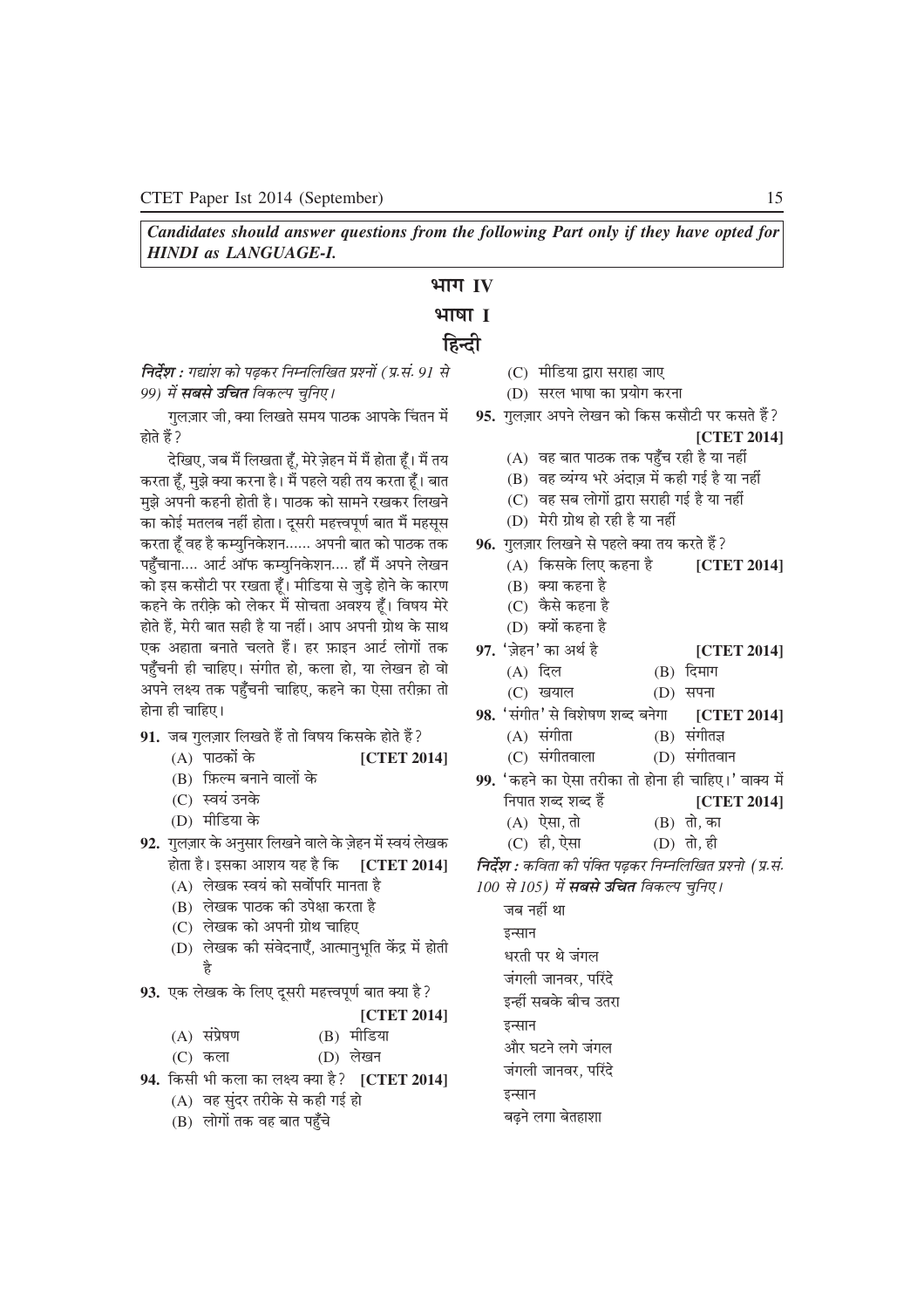अब कहाँ जाते जंगल. *जंगली जानवर, परिंदे Áo`Gfr fdlh osG lkFk* **नहीं** करती नाइन्साफी *lHkh osG fy, cukrh gS txg* **सो** अब *s*न्सानों के भीतर उतरने लगे हैं *जंगल, जंगली जानव*र और परिंदे 100. धरती पर इन्सान के आने के बाद क्या हुआ? **[CTET 2014]** (A) *taxy ?kVus yxs* (B) *tkuoj ?kVus yxs* (C) *i{kh ?kVus yxs* (D) *mi;qZDr lHkh* 101. 'इन्सान बढ़ने लगा बेतहाशा' का भाव है **[CTET 2014]** (A) इन्सान खूब तरक्की करने लगा (B) इन्सान खूब तेज़ भागने लगा (C) इन्सान खूब बड़ा होने लगा (D) इन्सान अपने पैरों पर चलने लगा 102. प्रकृति किसके प्रति नाइंसाफी नहीं करती? (A) जंगल के प्रति **[CTET 2014]** (B) पश्-पक्षियों के प्रति (C) इन्सानों के प्रति (D) उपर्युक्त सभी के प्रति 103. कविता के अंत में क्या व्यंग्य किया गया है? **[CTET 2014]** (A) प्रकृति ने इन्सानों के प्रति नाइंसाफी की (B) इन्सानों में अब इंसानियत खत्म हो गई है (C) इन्सानों के भीतर जंगल की तरह पेड़ उग आए  $\frac{2}{5}$ (D) इन्सानों ने जंगल उगाना शुरू कर दिया है **104.** *^vc dgk° tkrs taxy\* dk Hkko gS fd* **[CTET 2014]** (A) *vc taxy dgh tkus yk;d ugha jgs* (B) अब जंगल खूब बढ़ने लगे (C) अब जंगल समाप्त होने लगे (D) अब जंगलों में परिंदे नहीं रहते 105. 'जंगल' का पर्यायवाची नहीं है [CTET 2014] (A) *cxhpk* (B) *ou*

(C) कानन (D) अरण्य

*निर्देश : नीचे दिए गए प्रश्नों के लिए सबसे सही विकल्प चुनिए।* 

- 106. प्राथमिक स्तर पर भाषा सिखाने की सर्वश्रेष्ठ विधि है
	- (A) बच्चों के साथ कविता गाना [CTET 2014]
	- (B) बच्चों को कहानी सुनाना
	- (C) बच्चों को पाठ्य-पुस्तक पर आधारित वीडियो *कार्यक्रम दिखाना*
	- (D) बच्चों को भाषा का प्रयोग करने के विविध *volj nsuk*
- 107. बच्चे प्रारंभ से ही **[CTET 2014]** 
	- (A) एकभाषिक होते हैं
	- (B) द्रिभाषिक होते हैं
	- (C) बहभाषिक होते हैं
	- (D) *Hkk"kk esa detksj gksrs gSa -*
- 108. प्राथमिक स्तर पर शिक्षा का माध्यम
	- (A) हिन्दी होना चाहिए **[CTET 2014]**
	- (B) अंग्रेज़ी होना चाहिए
	- (C) *mnwZ gksuk pkfg,*
	- (D) बच्चे की मातृभाषा होना चाहिए
- 109. भाषा सीखने-सिखाने के सम्बन्ध में निम्नलिखित में *ls dkSu&lk dFku lgh gS\* **[CTET 2014]**
	- (A) *cPps LowGy vkus ls iwoZ gh Hkk"kk;h iw°th ls* लैस होते हैं।
	- (B) बच्चे स्कुल आकर ही भाषा सीखते हैं।
	- (C) बच्चे अपने परिवार से ही भाषा सीखते हैं।
	- (D) बच्चे स्कूल में मानक भाषा का ही प्रयोग करते र्हे ।
- 110. प्राथमिक स्तर की पाठ्य-पुस्तकों का निर्माण करते *le; vki fdl fcUnq ij fo'ks"k Ë;ku nsaxs\*
	- **[CTET 2014]**
	- (A) प्रसिद्ध लेखकों की रचनाएँ शामिल हों
	- (B) हिन्दी भाषा के वैविध्यपूर्ण रूप शामिल हों
	- (C) *mins'kkRed ikB 'kkfey gksa*
	- (D) *dgkfu;k° vf/kd ls vf/kd 'kkfey gksa*
- 111. पाठ के अंत में अभ्यास और गतिविधियाँ देने का उद्देश्य
	- है**GET 2014**
	- (A) *cPpksa dks vfHkO;fDr osG volj nsuk*
	- (B) बच्चों को व्यस्त रखने हेतु गतिविधियाँ बनाना
	- (C) बच्चों को याद करने हेतु सामग्री उपलब्ध करने *esa lgk;rk djuk*
	- (D) गृहकार्य की सामग्री जुटाना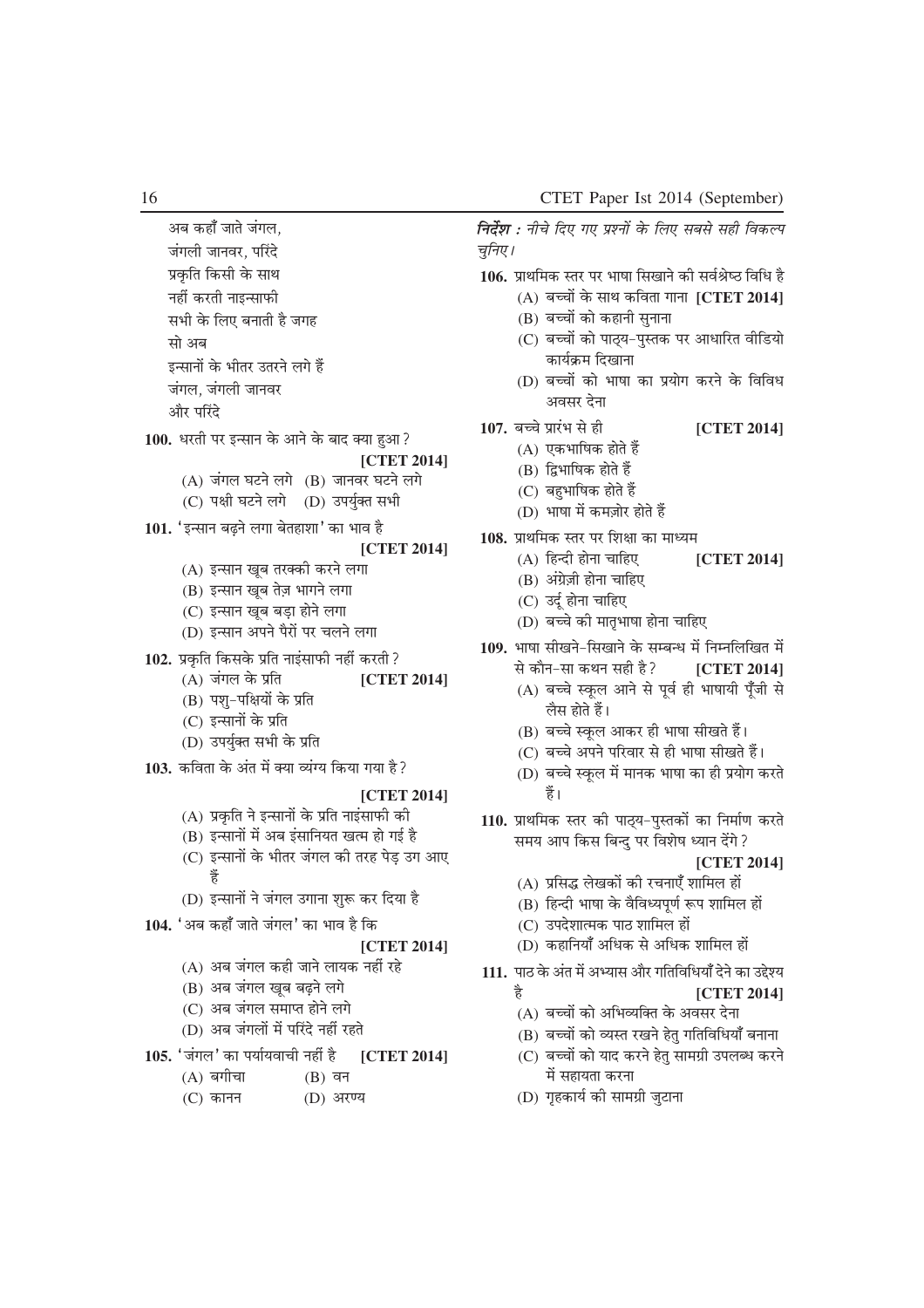- 112. प्राथमिक स्तर पर एक भाषा-शिक्षक से सर्वाधिक *visf{kr gS* **[CTET 2014]**
	- (A) पाठ्य-पुस्तक में दी गई सभी कहानी-कविताओं *को कंठ*स्थ करना
	- (B) बच्चों को मानक भाषा का प्रयोग करना सिखाना
	- (C) कक्षा और कक्षा के बाहर बच्चों को भाषा प्रयोग *के लिए प्रोत्साहित करना*
	- (D) बच्चों की निरंतर परीक्षाएँ लेना
- 113. चॉम्स्की के अनसार कौन-सा कथन सही है?

- (A) बच्चों में भाषा सीखने की जन्मजात क्षमता होती है।
- (B) बच्चों में भाषा सीखने की जन्मजात क्षमता नहीं *होती* ।
- (C) बच्चों में भाषा सीखने की क्षमताएँ बहुत सीमित होती हैं।
- (D) *cPpksa dks O;kdj.k fl[kkuk t:jh gS -*
- **114.** *Hkk"kk esa vkdyu dh Áfÿ;k* **[CTET 2014]** (A) पाठ के अंत में दिए अभ्यासों के माध्यम से होती *gS*
	- (B) सीखने-सिखाने के दौरान भी चलती है
	- (C) केवल बच्चों का निष्पादन जानने के लिए होती *gS*
	- (D) *osGoy f'k{kd dk fu"iknu tkuus osG fy, gksrh gS*
- <u>115. भाषा अर्जित करने की प्रक्रिया में किसका महत्त्व</u> *lokZfËkd gS\* **[CTET 2014]** (A) भाषा-कक्ष का
	- (B) भाषा-प्रयोगशाला का
	- (C) पाठ्य-पुस्तक का
	- (D) समाज का
- 116. पढ़ना सीखने की प्रक्रिया में किसकी भूमिका सर्वाधिक महत्त्वपूर्ण है? *[CTET 2014]*
- (A) भाषा-प्रयोगशाला की
- (B) बाल-साहित्य के सार्थक प्रयोग की
- (C) पाठय-पस्तक की
- (D) भाषा-परीक्षाओं की
- 117. एक समावेशी कक्षा में भाषा-शिक्षक को किस बिन्द *dk lcls vf/kd Ë;ku j[kuk pkfg,\*
	- **[CTET 2014]**
	- (A) *lHkh cPpksa dks leku :i ls x`gdk;Z nsuk*
	- (B) *lHkh cPpksa dks leku xfrfof/k esa 'kkfey gksus के लिए प्रोत्साहित करना*
	- (C) सभी बच्चों से समान अपेक्षाएँ रखना
	- (D) विविध प्रकार की दृश्य-श्रव्य सामग्री का उपयोग करना
- **118.** *Hkk"kk v£tr djus esa okxksRLdh us fdl ij lcls vf/kd cy fn;k gS\* **[CTET 2014]**
	- (A) भाषा की पाठ्य-पुस्तक पर
	- (B) समाज में होने वाले भाषा-प्रयोगों पर
	- (C) परिवार में बोली जाने वाली भाषा पर
	- (D) *d{kk esa cksyh tkus okyh Hkk"kk ij*
- 119. प्राथमिक स्तर पर भाषा-शिक्षण का उद्देश्य यह है कि **[CTET 2014]**
	- (A) बच्चे मानक भाषा का प्रयोग करना जल्दी सीख <u>जाएँ</u>
	- (B) बच्चे भाषा-परीक्षा में सदैव अच्छे अंक लाएँ
	- (C) बच्चे विभिन्न स्थितियों में भाषा का प्रभावी प्रयोग कर सकें
	- (D) बच्चे भाषा के व्याकरण को जान सकें
- 120. बच्चों की भाषा का आकलन करने के लिए सबसे
	- *mfpr rjhdk D;k gS\* **[CTET 2014]**
		- (A) बच्चों की लिखित परीक्षा लेना
		- (B) बच्चों के भाषा-प्रयोग का अवलोकन करना
		- (C) बच्चों से किताब पढवाना
		- (D) बच्चों से परियोजना-कार्य करवाना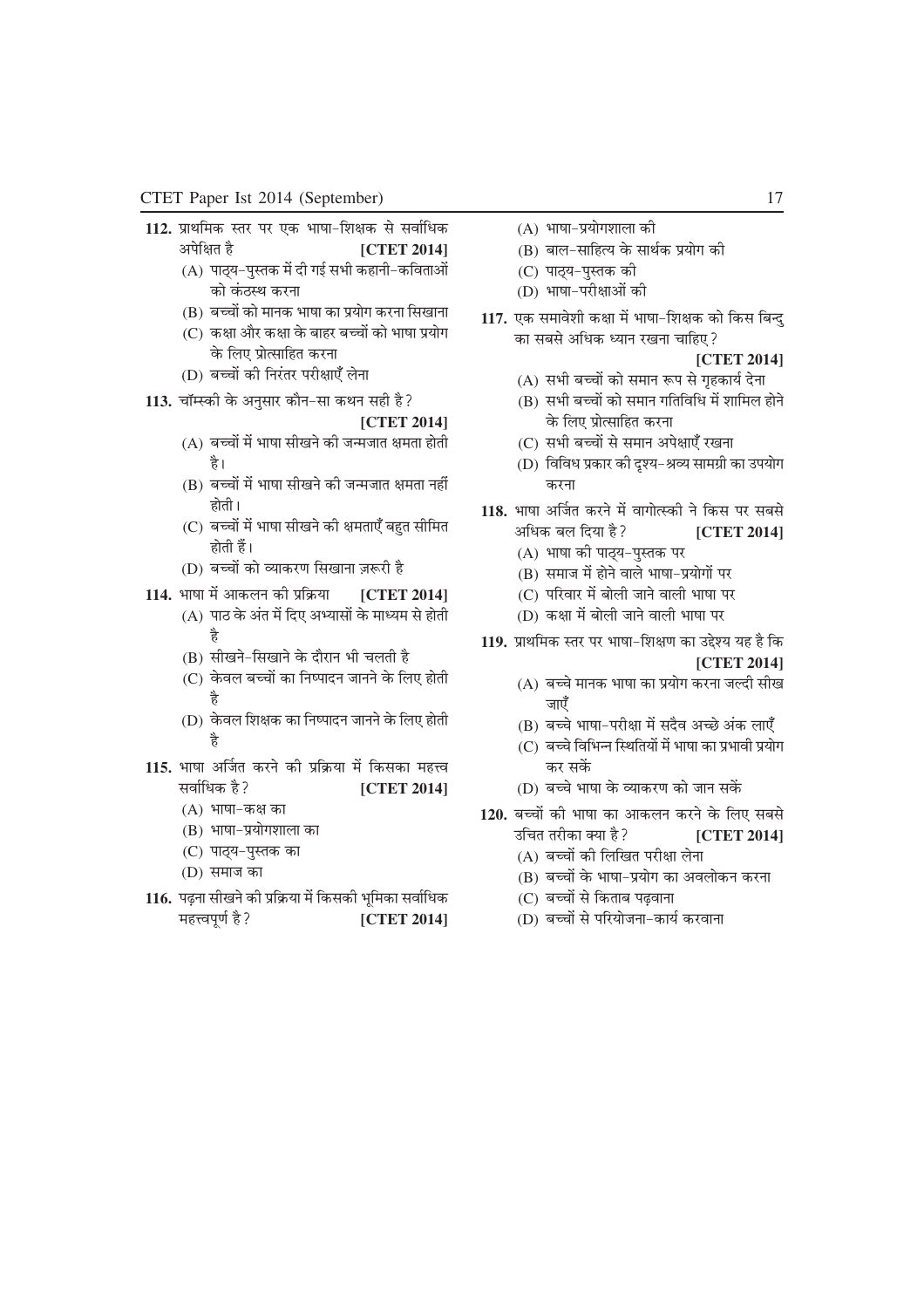*Candidates should answer questions from the following Part only if they have opted for ENGLISH as LANGUAGE-II.*

## **PART V LANGUAGE II ENGLISH**

*Directions : Read the passage given below and answer the questions that follow(Q.No. 121 to 129) by selecting the most appropriate option.*

World Animal Day had been observed on  $4<sup>th</sup>$  October since 1931, as a way of highlighting the plight of endangered species. Since then, it has become a day for remembering and paying tribute to all animals and the people who love and respect them. It's celebrated in different ways in every country, with no regard to nationality, religion, faith or political ideology.

Since the official World Animal Day website was launched by *Naturewatch Foundation,* the number of events taking place throughtout the world has increased and the trend continues. And, that is the aim of the World Animal Day initiative: to encourage everybody to use this special day to hightlight their importance in the world; celebrate animal life in all its forms; celebrate humankind's relationship with the animal kingdom acknowledge the diverse roles that animals play in our lives – from being our companions, supporting and helping us, to bringing a sense of wonder into our lives; and acknowledge and be thankful for the way in which animals enrich our lives. Increased awareness will lead the way to improved standards of animal welfare throughout the world. Building the initiative is a way to unite the animal welfare movement with something that everyone can join in, whether they are part of an organization, group, or as an individual. Through education, we can help create a new culture of respect and sensitivity, to make this world a fairer place for all living creatures. On the website people will find everything they need to make World Animal Day a reality in their area. If we care about animals, we shouldn't miss this special day to help make animal welfare issues front page news around the globe – a vital catalyst for change.

- **121.** In reading this passage, we learn that the World Animal Day is an/a celebration. **[CTET 2014]**
	- (A) monthly, on the  $4<sup>th</sup>$
	- (B) year long
	- (C) annual
	- (D) commemoration held in 1931
- **122.** The writer points out that animals are important because they **[CTET 2014]**
	- (A) can replace people by being more resourceful
	- (B) will outlive human beings in the years to come
	- (C) can be put to work in many ways
	- (D) make us appreciate the diversity of life

**123.** The launch of the website is to

- (A) promote social networking by animal lovers
- (B) provide guidelines to celbrate Animal Day
- (C) give information about endangered animal species
- (D) serve as a source of reference about animals

**<sup>[</sup>CTET 2014]**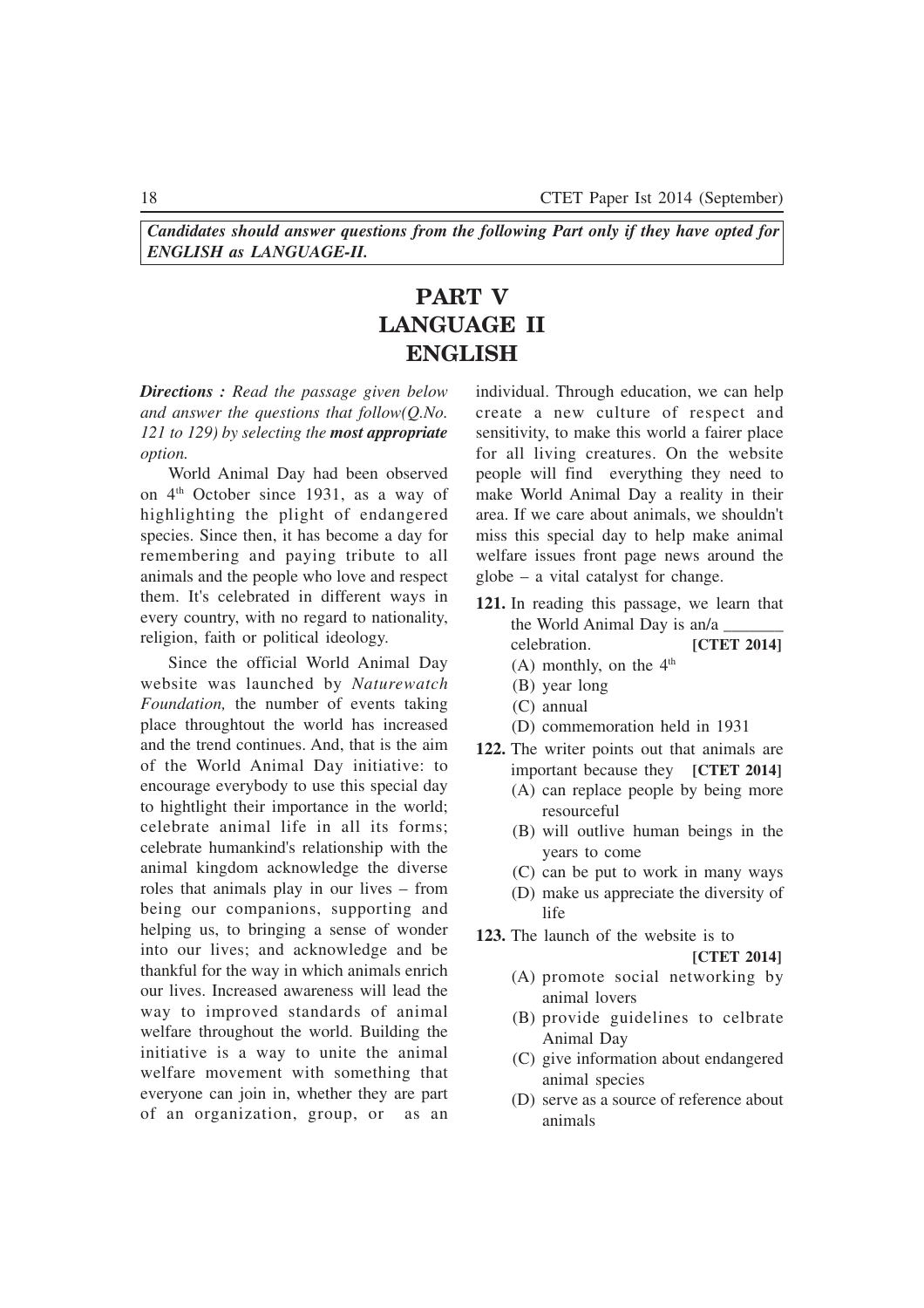**124.** The writer implies that animals are

#### **[CTET 2014]**

- (A) treated cruelly by human beings
- (B) usually given due protection
- (C) ignored altogether
- (D) often subject to mistreatment

#### **125.** Identify the correct statement.

#### **[CTET 2014]**

- (A) Animals often pose a danger to people
- (B) People tend to forget to celebrate Animal Day
- (C) Animal Day reminds us to care for other species
- (D) The new website was started by the writer
- **126.** The expression : 'a sense of wonder' means **[CTET 2014]**
	- (A) a critical reaction
	- (B) a sympathetic attitude
	- (C) an emotional response
	- (D) a deep understanding
- **127.** A closest synonym for the word 'sensitivity' as used here is

| [CTET 2014] |
|-------------|
|-------------|

| (A) passivity | (B) affection |
|---------------|---------------|
| (C) awareness | (D) tolerance |

- **128.** The antonym of the word 'initiative' is
	- **[CTET 2014]**

| (A) enterprise   | (B) idleness |
|------------------|--------------|
| (C) indifference | (D) advance  |

**129.** A word in the essay that means 'impetus'

| <b>1S</b>   | <b>[CTET 2014]</b> |
|-------------|--------------------|
| $(A)$ trend | (B) catalyst       |
| (C) reality | (D) welfare        |

*Directions : Read the passage given below and answer the questions that follow (Q.No. 130 to 135) by selecting the most appropriate option.*

Meditating can have an almost instant effect on reducing stress, researchers have found. They say three consecutive days of 25-minute sessions can have a dramatic

effect. Researchers studied 'mindful meditation' – the guiding principle is to live more 'in the moment,' spending less time going over past stresses and worrying about future problems. Techniques include moving the focus of attention around the body and observing sensations that arise – the socalled 'body scan'. A secular practice, it is said to help people recognise and overcome negative thoughts. For the study, the research team had 66 healthy individuals aged 18 – 30 years old participate in a threeday experiment. Some participants went through a brief mindfulness meditation training program; for 25 minutes for three consecutive days, the individuals were given breathing exercises to help them monitor their breath and pay attention to their present moment experiences. A second group of participants completed a matched three-day cognitive training program in which they were asked to critically analyze poetry in an effort to enhance problemsolving skills. Following the final training activity, all participants were asked to complete stressful speech and mathematical tasks in front of stern-faced evaluators. Each individual reported their stress levels in response to stressful speech and mathematical performance stress tasks, and provided saliva samples for measurement of cortisol, commonly referred to as the stress hormone. The participants who received the brief mindfulness meditation training reported reduced stress perceptions to the speech and mathematical tasks, indicating that the mindfulness meditation fostered psychological stress resilience.

|     | 130. The text is a                     | piece of        |
|-----|----------------------------------------|-----------------|
|     | writing.                               | [CTET 2014]     |
|     | (A) factual                            | (B) descriptive |
|     | (C) biographical (D) reflective        |                 |
| 131 | The writer's attitude to meditation is |                 |

**131.** The writer's attitude to meditation is **[CTET 2014]**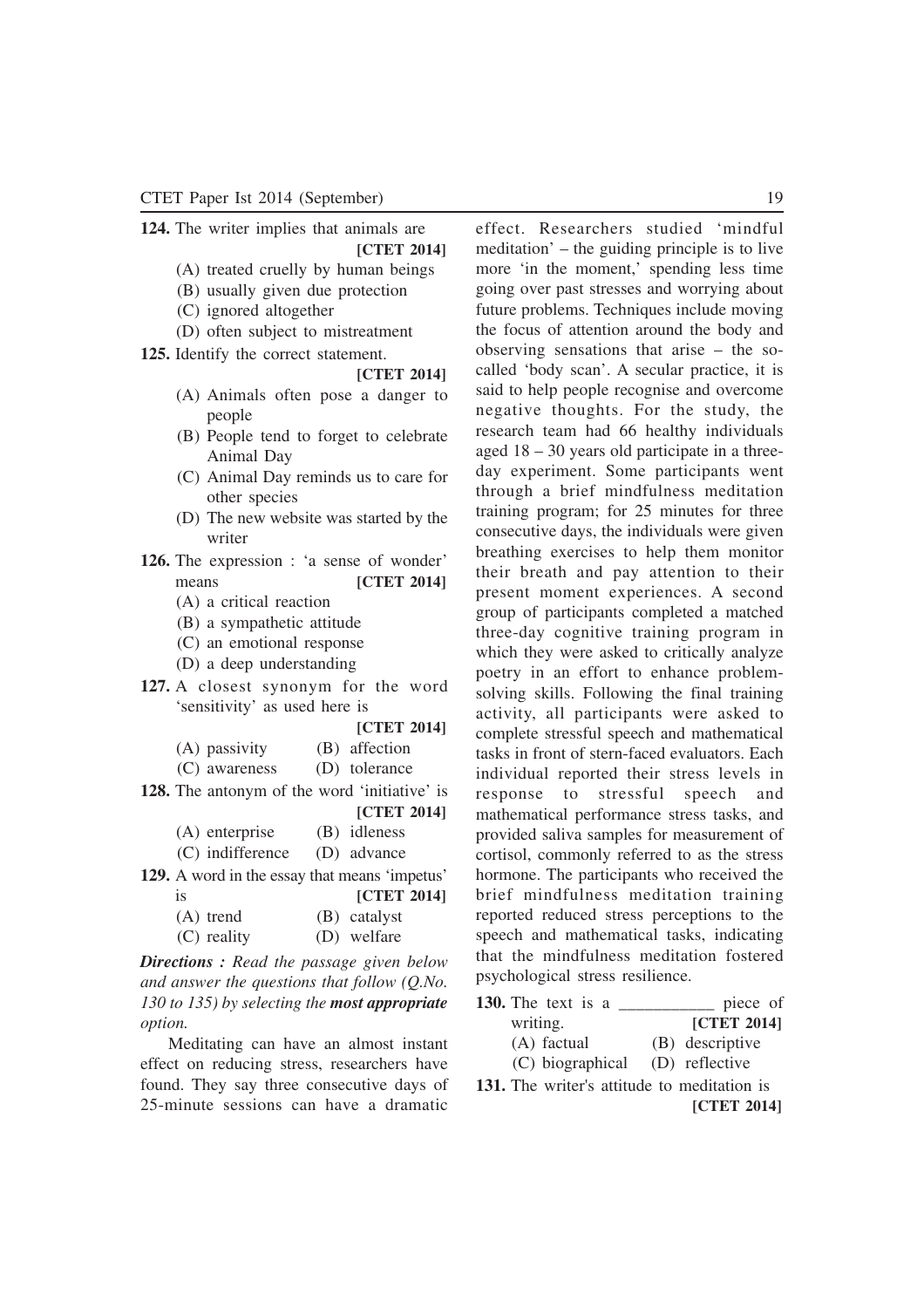- (A) indifferent
- (B) different
- (C) suspicious sometimes
- (D) supportive
- **132.** The writer, by referring to the experiment, suggests that, it is

### **[CTET 2014]**

- (A) stress that cannot be controlled
- (B) possible for us to control stress
- (C) Mathematics is a stressful subject
- (D) Poetry analysis is easier than solving Mathematical problems
- **133.** The 'body scan' is a reference to

#### **[CTET 2014]**

- (A) an experiment in a lab
- (B) a form of meditation
- (C) a research experiment
- (D) a problem-solving activity
- **134.** An antonym for the word 'stressful' would be **[CTET 2014]**
	- (A) annoying (B) calming
	- (C) challenging (D) erasing
- **135.** The word that can replace 'perception' in the text is **[CTET 2014]** (A) belief
	- (B) attention
	- (C) conceptualisation
	- (D) trust

*Directions : Answer the following questions by selecting the most appropriate option.*

- **136.** The teacher's role is shifting from "*sage on the stage*" to "*guide on the side".* Technology integration helps this process when **[CTET 2014]**
	- (A) systems store more data and administer tests individually to students
	- (B) students actively search for and explore answers instead of receiving standard inputs
	- (C) easy retrieval of large quantities of stored data is used to facilitate preparation of notes
- (D) assessment of students' online inputs is done quickly without supervision, at any time
- **137.** Slow learners fail to grasp effectively and mix up words and structures easily. Teachers can remediate by beginning with **[CTET 2014]**
	- (A) setting drills for practice
	- (B) pairing them with 'clever' students
	- (C) identifying the areas of difficulty
	- (D) preparing a summary of the content
- **138.** According to language acquisition theory, when there is a lack of sufficient information in the language input, there is a universal grammar that applies to all **[CTET 2014]**
	- (A) colloquial languages
	- (B) modern language
	- (C) classical languages
	- (D) human languages
- **139.** For English as a second language, 'acquisition-poor environment's is one where **[CTET 2014]**
	- (A) Hindi/Mother tongue is the lingua franca
	- (B) English language is used only in the classroom
	- (C) English is not spoken at home at all
	- (D) access to any learning material is unavailable to students
- **140.** At Class II, sharing stories, familiar experiences, and interests, employing gestures where appropriate, is a sub-skill

| of           | function. [CTET 2014] |
|--------------|-----------------------|
| (A) reading  | (B) listening         |
| (C) speaking | (D) writing           |

**141.** In the case of vocabulary use, grammar provides a patheway to learners to

- (A) speak in formal situations with greater accuracy and confidence
- (B) re-tell listening inputs into oral output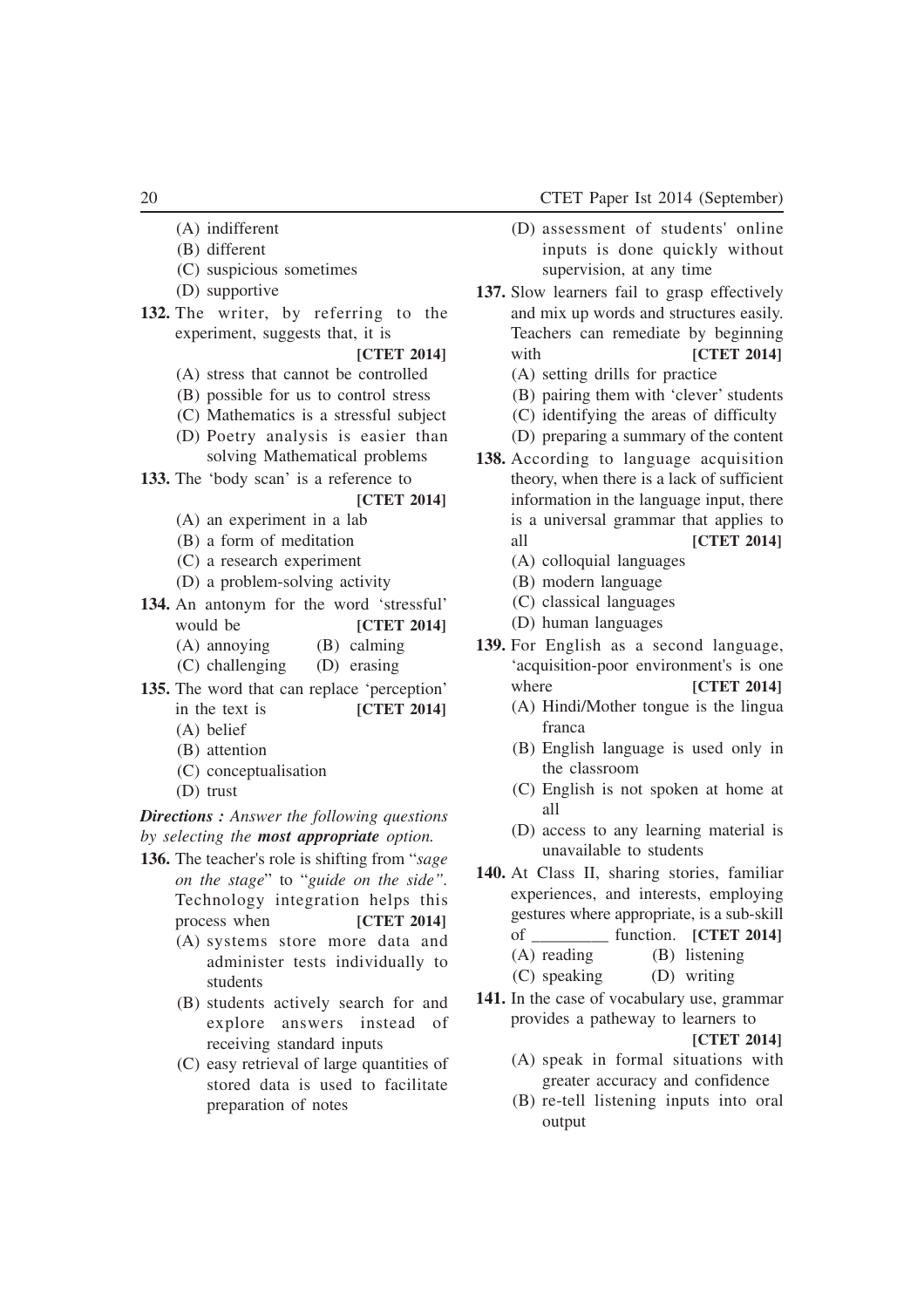- (C) combine lexical items into meaningful and communicative expression
- (D) draft formal pieces of writing in higher classes
- **142.** Selection of language items while determining the second language syllabus should take into account

\_\_\_\_\_\_\_. **[CTET 2014]**

- (A) the minimal disruption of school schedule
- (B) how easy it is to learn/use the item
- (C) how easy it is to teach the concept
- (D) the frequency and range of use of the items
- **143.** One of the sub-skills that is assessed for speaking would be **[CTET 2014]**
	- (A) understanding, and responding in a paragraph, to literary works
	- (B) using appropriate volume, clarity and gestures in individual or group situations
	- (C) spelling common, frequently used words correctly
	- (D) listening actively and responding to others in small and large group situations
- **144.** Grammar gains its prominence in language teaching, particularly in English as a foreign language. Accuracy in language use can be achieved through

#### **[CTET 2014]**

- (A) intensive practice with sentence patterns
- (B) grammar is taught as the basis for all four language skills
- (C) reading more books written in the target language
- (D) integrating knowledge of structures with use and meaning
- **145.** "Some research has shown that developing students' native language skills leads to higher scores academically over the long term in

English." A bilingual class would be characterized by **[CTET 2014]**

- (A) the use of students' native language in the second language class
- (B) revision work done in the native language
- (C) more guided translation activities, individual/collaborative
- (D) the re-formulation of concepts, structure-use in the native language
- **146.** Motivation is an important factor in language learning. For example, in Class VI, may be done.

- (A) memorization and use of necessary vocabulary
- (B) systematic analysis and use of structures
- (C) use of visual devices and game-like exercises
- (D) use of the mother tongue as the 'medium'
- **147.** Second language acquisition is more effective when it **[CTET 2014]** (A) is used as the basis for discussing
	- grammatical concepts
	- (B) involves periodic revision work by the teacher and students
	- (C) involves mostly self-study by students, using certain guidelines
	- (D) is practised in situations familiar to students
- **148.** Among the four languge skills, which pair constitutes the *reinforcement skills*? **[CTET 2014]**
	- (A) Reading and listening
	- (B) Speaking and listening
	- (C) Reading and speaking
	- (D) Speaking and writing
- **149.** Students of Class IV can recognize flawed usage or sentence construction when the teacher **[CTET 2014]** (A) tells them something is wrong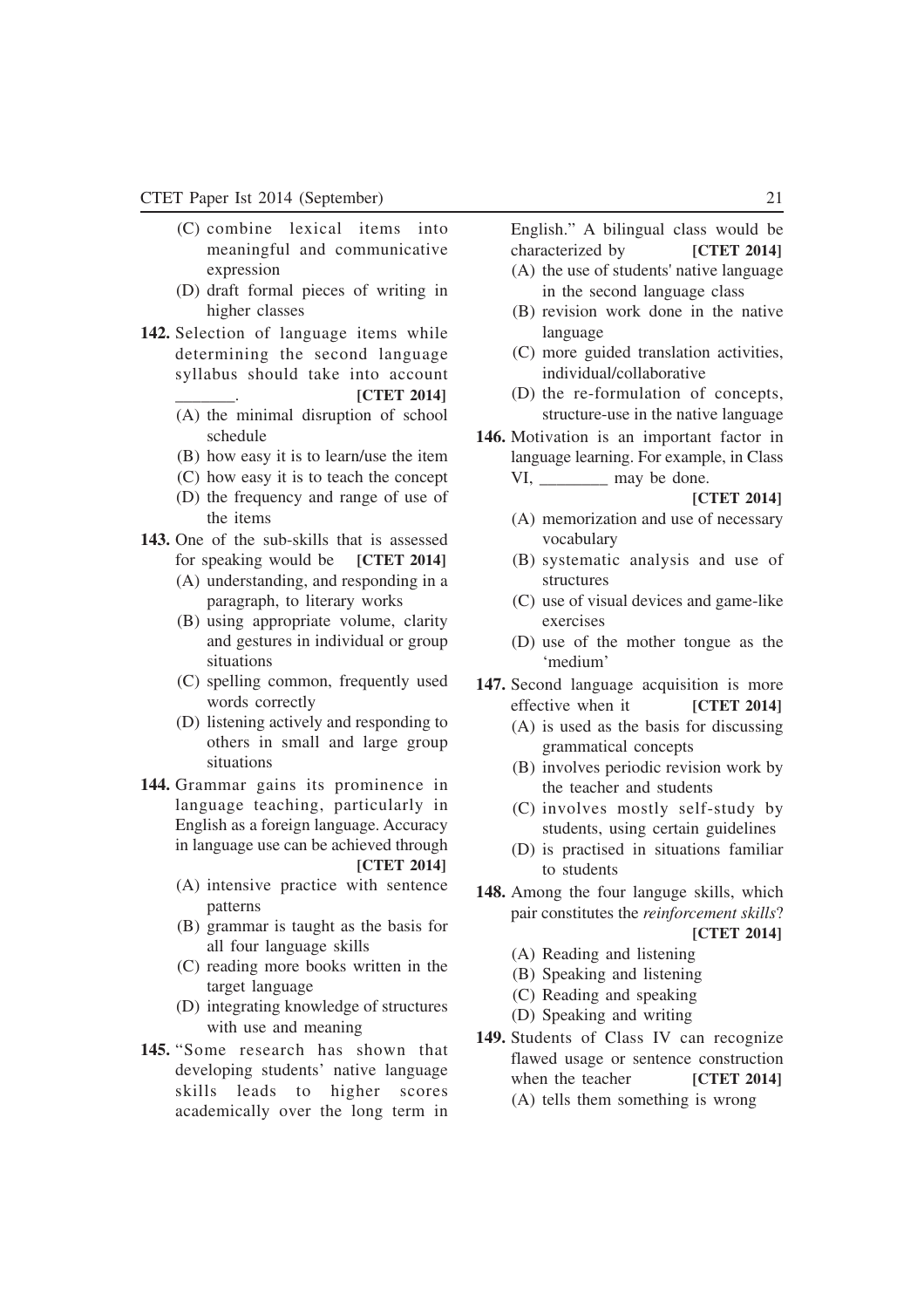- (B) gives alternatives as possible corrections
- (C) lets them find the corrections
- (D) focuses on certain surface errors
- **150.** The teacher and student/s discuss a topic and the former starts the conversation by asking a question, then the student/ s respond by giving examples and explanations. The speaking assessment

here is to grade how well students **[CTET 2014]**

- (A) speak fluently and creatively
- (B) process information and respond appropriately
- (C) express themselves
- (D) respond in an appropriate tone and express themselves fluently and accurately

*Candidates should answer questions from the following Part only if they have opted for HINDI as LANGUAGE-II.*

## **HITTY भाषा II**

### <u>हिंन्दी</u>

**निर्देश :** गद्यांश को पढकर निम्नलिखित प्रश्नों (प्र.सं. 121 *से 128) में सबसे उचित विकल्प चनिए।* 

*eSa fn[kkuk pkgrh gw° fd ge vkykspukRed f'k{kk'kkL= osG tfj, ph - -tksa ij inkZ Mkyus dh dksf'k'k ugha djrs] D;ksafd vc rks ;gh pyu cu x;k gSA ge vkerkSj ij dgrs gSa µ vjs] lh[kus dk fdruk [kq'kuqek ekgkSy gS vkSj ns[kks] cPps oSGls&oSGls iz;ksx dj jgs gSa] oxSjgA exj vc ;s खशनमा ढंग से सीखना भी एक ढर्रा बन गया है. इसको बहत* <u>बेजान बना दिया गया है। हम अकसर सोचते हैं कि बस कोई</u> *xfrfof/k djuk gh dkiGh gS] Hkys gh oks fcYoqGy fujFkZd gks] - Hkys gh cPps mlosG tfj, oqGN u lh[k jgs gksaA cl xfrfofËk;k° djokus dh ekjkekjh eph gqbZ gSA vkt gekjs ;gk° ;gh gkykr gSaA blfy, eq>s yxrk gS fd gesa bl ckjs esa* एक नए सिरे से सोचना चहिए। बेशक, गतिविधि का महत्व है *exj cPpksa dks oks ph-tsa er fl[kkb, tks ckn esa vkuh gSaA elyu] mUgs uacj ykbu fl[kkdj mlosG vk/kkj ij Vkbe लाइन की बात मत कीजिए। हर चीज़ को एक सन्दर्भ* में *dhft,A bldh otg ;g gS fd cPps blh rjg lh[krs gSaA la[;k,° lanHkZ ls gh vkrh gSaA la[;k ,d cgqr vewrZ /kkj.kk* है। एक बच्चे के लिए 'दो' समझना अमर्त बात है। वह कैसे *le>sxk fd fdlh pht osG ^nks\* gksus dk D;k eryc gS\ -*

121. बच्चों के सीखने के तरीके में सबसे अधिक क्या महत्त्वपूर्ण है? *[CTET 2014]* 

- (A) संख्या (B) संदर्भ (C) गतिविधि (D) उपर्युक्त सभी
- 122. गद्यांश में किसके ढर्रा बन जाने की बात की गई है?

- (A) प्रयोग करने के
- (B) खुशनुमा माहौल के
- (C) खशनमा ढंग से सीखने के
- (D) *xfrfof/k djus osG*
- 123. गद्यांश के अनुसार **[CTET 2014]** 
	- (A) *xfrfof/k djkuk mfpr ugha gS*
	- (B) *xfrfof/k;ksa dk •ujrj iz;ksx djrs jguk pkfg,*
	- (C) *xfrfof/k osG tfj, cPps oqGN ugha lh[krs -*
	- (D) *xfrfof/k;k° lkFkZd gksuh pkfg,*
- 124. बच्चों के लिए क्या मश्किल है? **[CTET 2014]** 
	- (A) संख्या जैसी अमर्त अवधारणा को समझना
	- (B) गतिविधियों का महत्त्व समझना
	- (C) संख्याओं के महत्त्व को समझना
	- (D) *xfrfof/k;ksa osG ekË;e ls lh[kuk*
- 125. अकसर लोग क्या सोचते हैं? [CTET 2014]
	- (A) *xfrfof/k djkuk gh dk-iGh gS*
	- (B) *fdlh Hkh xfrfof/k ls cPps lh[krs gSa*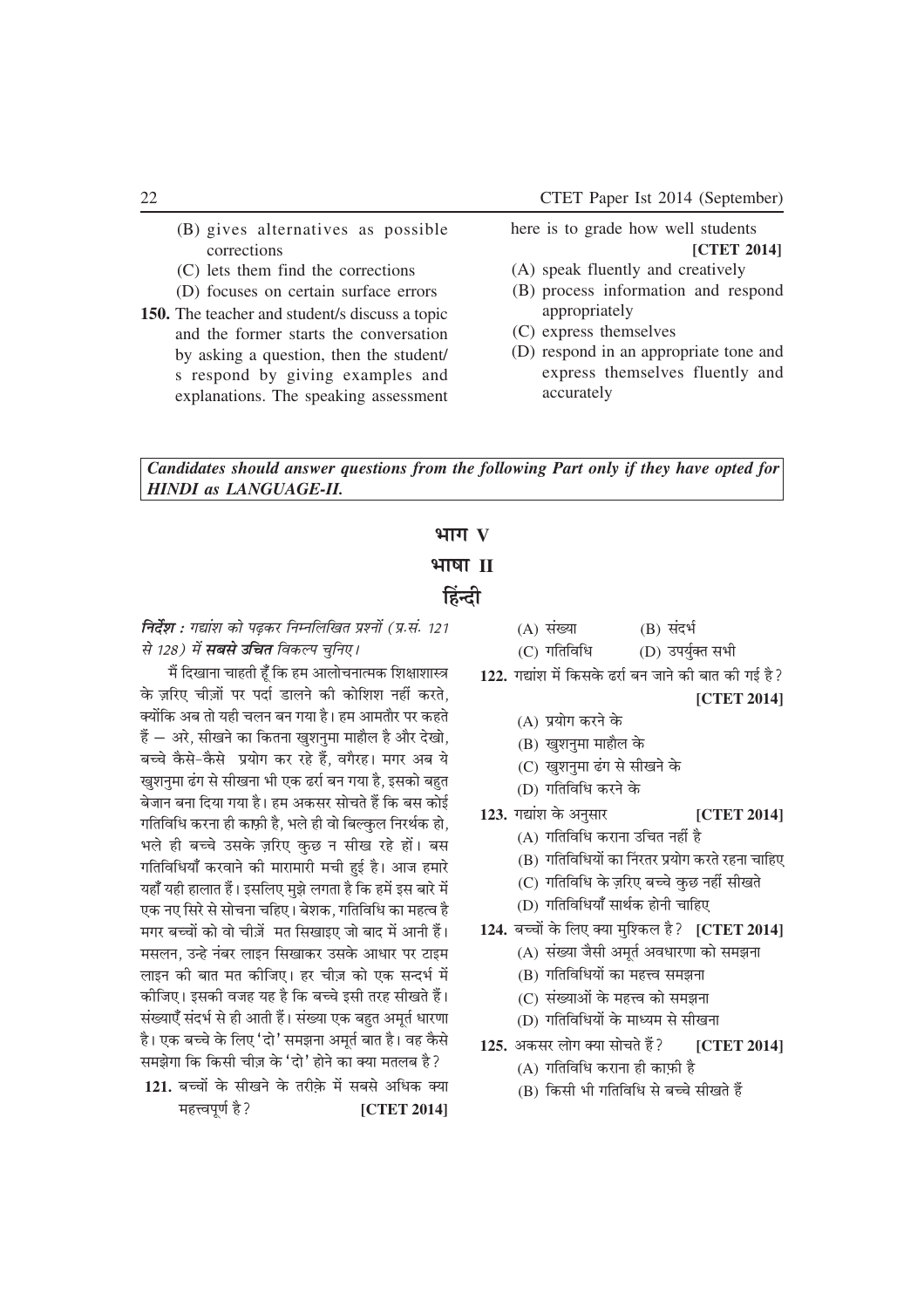- (C) *xfrfof/k ls le; dh cpr gksrh gS*
- (D) गतिविधियाँ बहुत बेजान होती हैं
- 126. 'गतिविधियाँ करवाने की मारामारी मची हुई है' का आशय है *vkt in the set of the set of the set of the set of the set of the set of the set of the set of the set of the set of the set of the set of the set of the set of the set of the set of the set of the set of the set* 
	- (A) *xfrfof/k;k° djkrs le; ekj&ihV gks jgh gS*
	- (B) *xfrfof/k;k° djkuk cgqr eg°xk iM+rk gS*
	- (C) *lHkh yksx ns[kkns[kh fujFkZd xfrfof/k;k° Hkh djokus esa yxs gq, gSa*
	- (D) *lHkh yksx ns[kkns[kh lkFkZd xfrfof/k;k° djokus esa yxs gq, gSa*
- 127. 'अमूर्त' का विलोम है **[CTET 2014]** 
	- (A) मूर्त (B) साकार
	- (C) *izR;{k* (D) *ew£roku*
- **128.** *^gkykr\* dk lekukFkhZ gS -* **[CTET 2014]**
	- $(A)$  हालत *(B)* स्थिति
	- (C) *leL;k* (D) *ifjizs{;*

*निर्देश : नीचे दिए गए गद्यांश को पढ़कर निम्नलिखित प्रश्नों (प्र. स. 129 से 135) में सबसे उचित विकल्प चनिए।* 

*nsf[k,] ;g fliZG flºkar dh ckr ugha gS] ;g rks gekjs -* अनुभवों और व्यवहार से भी दिखाई दे रही है। आज क्या *स्थि*ति है ? शिक्षा में हमने बहुत प्रगति की है। पहले बहुत कम *LowGy Fks] vc gj xk°o esa vkSj gj eksgYys esa LowGy gSA cgqr nwjLFk bykosG esa Hkh LowGy [kqy pqosG gSa ysfdu mu LowGyksa esa esa tks f'k{kk fey jgh gS og ukeek= dh f'k{kk fey jgh gSA ik°poh ikl gks tk,°xs] NBh] vkBoha esa cPpk igq°p tk,xk* लेकिन उनकी लिखने, पढ़ने और हिसाब करने की योग्यता *cgqr de-tksj gSA ;g D;ksa gks jgk gS\ blfy, gks jgk gS fd* इस देश में जितने पैसे वाले लोग <del>हैं उ</del>न्होंने अपनी व्यवस्था अलग बना ली है और उनको अब इस बात की परवाह नहीं है *f*क सरकारी स्कूलों में पढ़ाई हो रही है या नहीं। कितने शिक्षक हैं, क्या व्यवस्था है, शिक्षक आता है या नहीं, ये सारी चीजें हैं *जिनसे उनको कोई मतलब नहीं है।* 

- 129. शिक्षा में प्रगति हुई है, गद्यांश के अनुसार इसका प्रमाण *gS* **[CTET 2014]**
	- (A) *cPps vPNk lh[k jgs gSa*
	- (B) दूर-दराज़ के गाँवों में भी स्कूल खुल गए हैं
	- (C) दूर-दराज़ के गाँवों में सभी बच्चे पढ़ने जाते हैं
	- (D) बच्चे हिसाब में पक्के हो गए हैं
- **130.** दूरस्थ इलाक़ों में [CTET 2014] (A) अच्छी शिक्षा मिल रही है
- (B) अच्छे शिक्षक पढाते हैं
- (C) अच्छी शिक्षा नहीं मिल रही <del>हैं</del>
- (D) शिक्षक रोज़ समय पर आते हैं
- 131. बच्चे पढ़ाई में कमजोर हैं, इसका कारण है

**[CTET 2014]**

- (A) पैसे वाले लोगों ने अपने अलग स्कूल खोल *लिए हैं*
- (B) पैसे वाले लोगों को इस बात से कोई सरोकार *ugha gS*
- (C) पैसे वाले लोग गाँव में कम जाते हैं
- (D) पैसे वाले लोगों की व्यवस्था खराब है
- 132. गद्यांश के अनुसार बच्चों की बेहतर शिक्षा के लिए
	- **[CTET 2014]**
	- (A) *vf/kd LowGy [kksys tkus pkfg,*
	- (B) शिक्षा-व्यवस्था में से पैसे वाले लोगों को निकाल *nsuk pkfg,*
	- (C) बच्चों, शिक्षकों और पूरी शिक्षा-व्यवस्था पर *Ë;ku fn;k tkuk pkfg,*
	- (D) बच्चों को अधिक समय तक पढ़ाना चाहिए
- 133. 'शिक्षा' में 'इक' प्रत्यय लगने पर शब्द बनेगा

#### **[CTET 2014]**

| (A) शैक्षिक |  | $(B)$ शिक्षिक |
|-------------|--|---------------|
|-------------|--|---------------|

| (C) शैक्षीक | (D) शिक्षित |
|-------------|-------------|
|             |             |

134. 'प्रगति' में कौन -सा प्रत्यय लगेगा?

#### **[CTET 2014]**

| $(A)$ वान | $(B)$ वाला |
|-----------|------------|
| $(C)$ शील | (D) दार    |

- 135. गद्यांश में किस शब्द के एक से अधिक अर्थ हैं?
	- **[CTET 2014]**
	- (A) शिक्षा (B) प्रगति
	- (C) योग्यता (D) पास

*faर्देश : निम्नलिखित प्रश्नों के उत्तर देने के लिए सबसे उचित विकल्प चुनिए।* 

136. विद्यालय आने से पूर्व बच्चों के पास

- (A) *O;kdj.k dh le> fcYoqGy ugha gksrh*
- (B) व्याकरण की पूर्ण समझ होती है
- (C) व्याकरण की सचेत समझ नहीं होती
- (D) व्याकरण की सचेत समझ होती है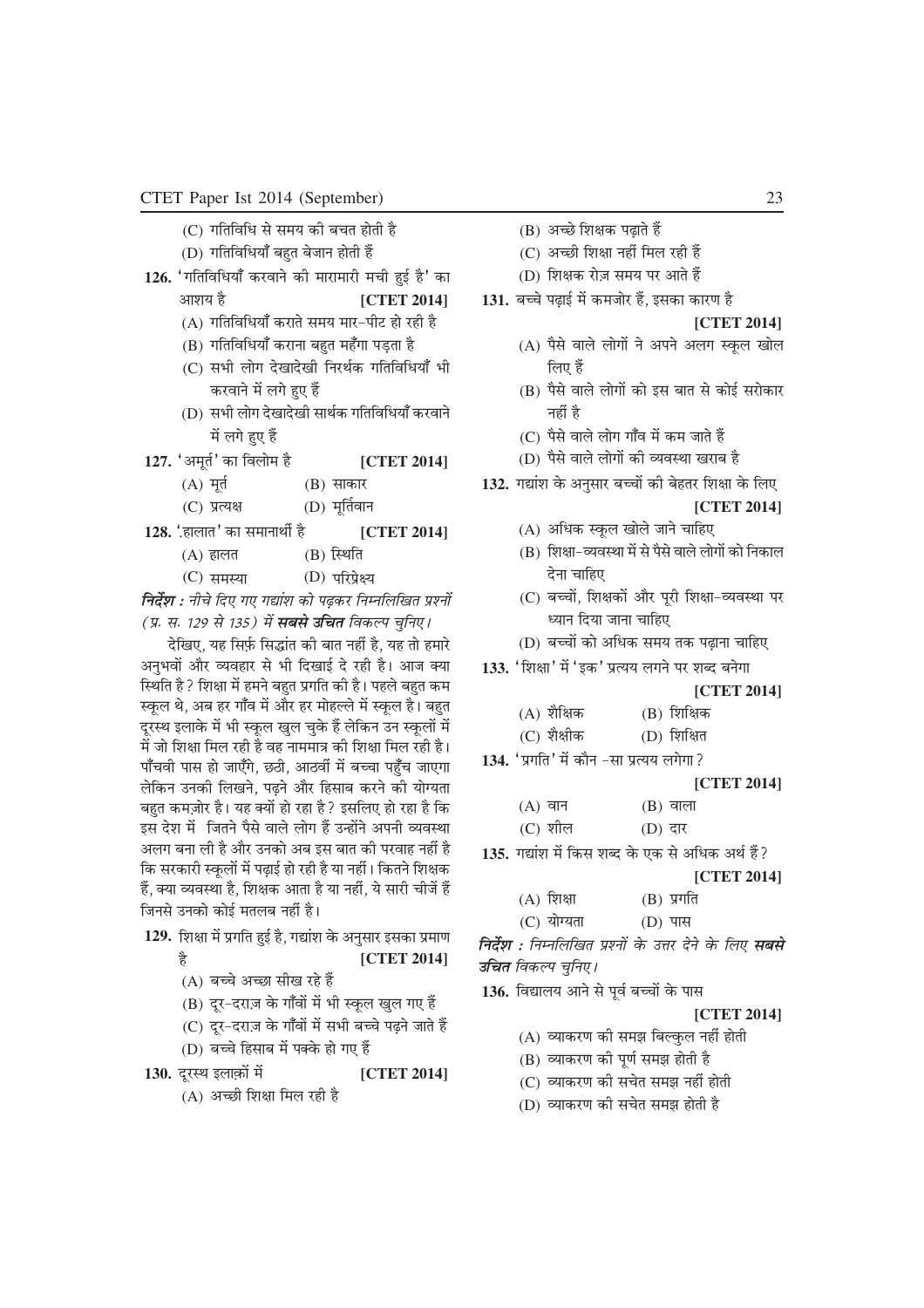- 137. 'प्राथमिक स्तर की शिक्षा मुख्यत: भाषा-शिक्षा है।' *bl dFku dk fufgrkFkZ ;g gS fd* **[CTET 2014]**
	- (A) *cPpksa dks osGoy Hkk"kk dh gh f'k{kk nh tk,*
	- (B) बच्चों के भाषा-विकास पर ध्यान दिया जाए
	- (C) बच्चों को अनेक भाषाएँ सिखाना अनिवार्य है
	- (D) बच्चों को मानक भाषाएँ सिखाई जाएँ

138. जो शिक्षक बच्चों का भाषा से अर्थपर्ण परिचय कराना चाहते हैं *particle* **EXECUTE 2014** 

- (A) वे पाठ्य-पुस्तक में रोजमर्रा की भाषा को स्थान *देते* हैं
- (B) *os lkfgR; osG f'k{k.k ij cy nsrs gSa*
- (C) वे भाषागत शुद्धता पर अत्यधिक बल देते हैं
- (D) वे बच्चों की भाषा का आकलन नहीं करते
- 139. पढ़ने की प्रक्रिया में सर्वाधिक महत्त्वपूर्ण है
	- (A) वर्णमाला का क्रमिक ज्ञान [CTET 2014]
	- (B) शब्दों को पढने की कशलता
	- (C) वाक्यों को पढ़ने की कुशलता
	- (D) पढ़ी गई पाठ्य-वस्तु का अर्थ ग्रहण करना
- 140. एक भाषा-शिक्षक के रूप में आप अपनी क्या ज़िम्मेदारी महसुस करते हैं? **[CTET 2014]** 
	- (A) समय-सीमा के भीतर भाषा का पाठयक्रम पर्ण करना
	- (B) समय-सीमा के भीतर पाठ्य-पुस्तक पूर्ण करना
	- (C) बच्चों को भाषा के विविध स्वरूपों और प्रयोगों *ls ifjp;*
	- (D) बच्चों द्वारा भाषा परीक्षाओं में अच्छे अंक लाना
- 141. मातृभाषा में शिक्षा से [CTET 2014]
	- (A) कक्षा में पढ़ाई करने में सुविधा होगी
	- (B) शिक्षार्थियों की अधिकाधिक प्रतिभागिता होगी
	- (C) बेहतर परिणाम निकलेंगे
	- (D) उपर्युक्त सभी
- **142.** *Hkk"kk lh[kus&fl[kkus osG lEcU/k esa dkSu&lk dFku* सही नहीं है? *[CTET 2014]* 
	- (A) भाषा परिवेश से सीखी जाती है।
	- (B) भाषा अर्जित करना सहज होता है।
	- (C) संचार-माध्यम भाषा सीखने में मदद करते हैं।
	- (D) भाषा विद्यालय में ही अर्जित की जाती है।
- **143.** *fy[kuk* **[CTET 2014]**
	- (A) एक तरह की बातचीत है
- (B) एक यांत्रिक कौशल है
- (C) अत्यंत जटिल कौशल है
- (D) पढ़ना के बाद सीखा जाता है
- 144. भाषा-कौशलों के सम्बन्ध में कौन-सा कथन सही  $\frac{1}{6}$ ? **[CTET 2014]** 
	- (A) भाषा-कौशल परस्पर अंत:संबंधित होते हैं।
	- (B) भाषा-कौशल परस्पर अंत:संबंधित नहीं होते।
	- (C) भाषा-कौशल एक-दूसरे पर प्रभाव नहीं डालते र्हे ।
	- (D) भाषा-कौशल स्तरानुसार सीखे जाते हैं।
- 145. भाषा सीखने में बातचीत का इस रूप में सर्वाधिक महत्त्व है कि **[CTET 2014]** 
	- (A) इससे बच्चों का अच्छा समय व्यतीत हो जाता है
	- (B) शिक्षक और बच्चे दोनों ही बातचीत में रस *लेते* है
	- (C) बच्चे विभिन्न उद्देश्यों के लिए भाषा का प्रयोग करना सीखते हैं
	- (D) बच्चे दुसरों के शुद्ध उच्चारण का अनुकरण कर सकते हैं
- 146. प्राथमिक स्तर पर बच्चों की भाषा का आकलन करने में क्या सबसे कम उपयोगी है? [CTET 2014]
	- (A) चित्र देखकर कहानी, कविता लिखना
	- (B) पाठ के अंत में दिए सवालों का जवाब लिखना
	- (C) किसी घटना का वर्णन करना
	- (D) नानी को चिट्ठी लिखते हुए अपनी नई दोस्त के बारे में बताना
- 147. पहली कक्षा की नादिरा पढ़ते हुए बार-बार अटकती है। ऐसे में आप क्या करेंगे? **[CTET 2014]** 
	- (A) *ukfnjk dks M°kVsaxs fd og lgh ls D;ksa ugha* पढती
	- (B) उसे पढ़ने के लिए मना कर देंगे
	- (C) उससे कहेंगे कि पहले पढ़ना सीख लो फिर कक्षा में पढ़ना
	- (D) धैर्य से काम लेते हुए पढ़ना सीखने में उसकी **मदद करेंगे**
- 148. भाषा सीखने और भाषा अर्जित करने में अंतर का *loZÁeq[k dkj.k gS* **[CTET 2014]**
	- (A) भाषा की पाठ्य-पस्तकें
	- (B) भाषा में आकलन
	- (C) भाषायी परिवेश
	- (D) भाषा का व्याकरण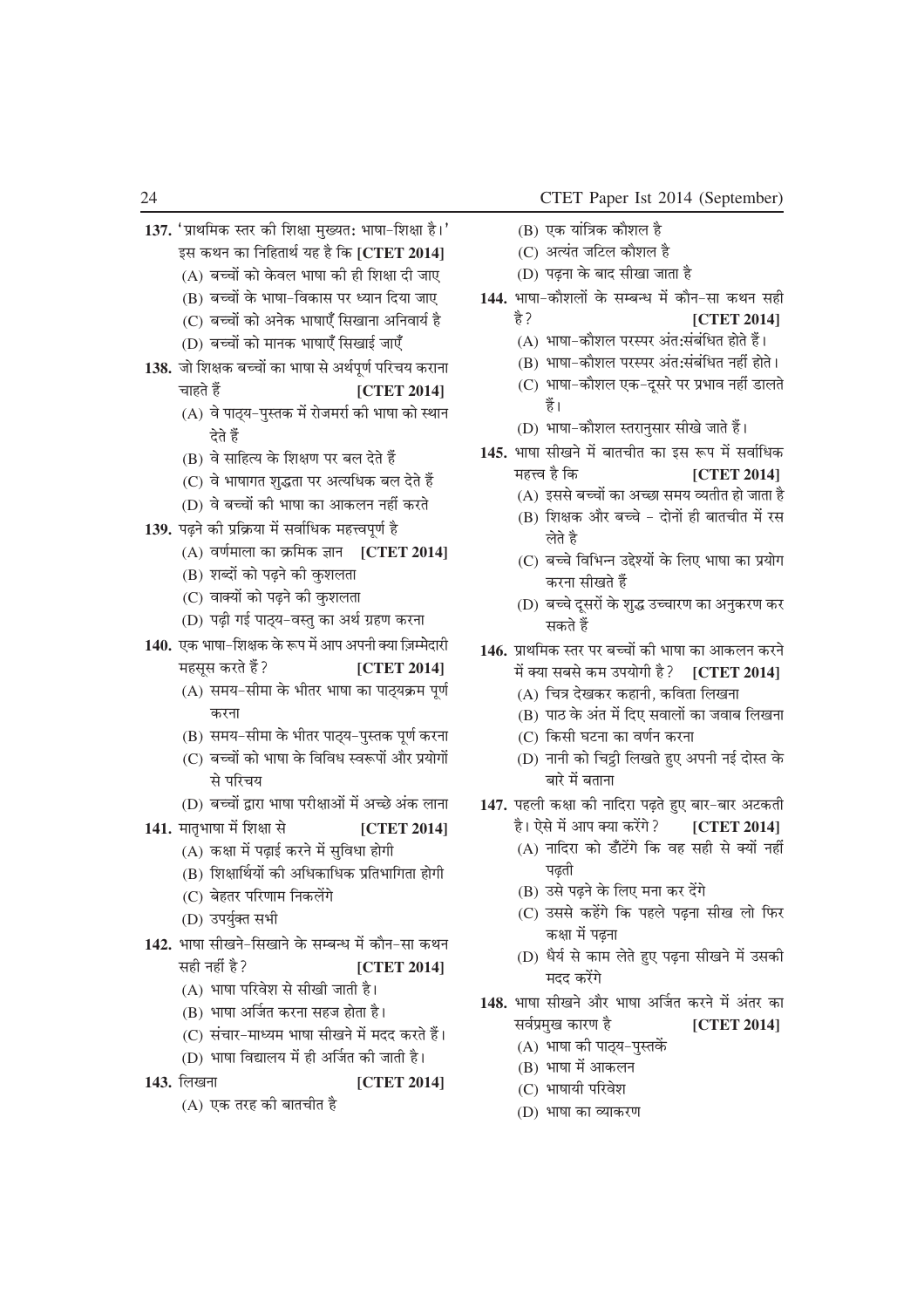- 149. आपके विचार से भाषा-शिक्षण के संदर्भ में सबसे कम महत्त्वपूर्ण है **[CTET 2014]** 
	- (A) भाषा-शिक्षण के प्रति शिक्षक का नजरिया
	- (B) भाषागत विविधता के प्रति संवेदनशीलता
	- (C) भाषा के आकलन की प्रक्रियाएँ
- 150. हिन्दी भाषा की कक्षा में मोना लिखते समय कठिनाई का अनुभव करती है। यह समस्या किससे सम्बन्धित  $\frac{1}{6}$ ? **[CTET 2014]** (A) डिस्लेक्सिया (B) डिस्ग्राफिया
	- (C) डिस्केलकेलिया (D) डिस्लेखिया

(D) किसी भाषा विशेष का साहित्य

### **ANSWERS**

### **Part – I**

### **Child Development And Pedagogy**

|  | 1. (C) 2. (D) 3. (A) 4. (D) 5. (C) 6. (C) 7. (D) 8. (A) 9. (B) 10. (A)          |  |  |  |
|--|---------------------------------------------------------------------------------|--|--|--|
|  | 11. (B) 12. (A) 13. (C) 14. (D) 15. (B) 16. (B) 17. (A) 18. (B) 19. (A) 20. (C) |  |  |  |
|  | 21. (B) 22. (D) 23. (B) 24. (A) 25. (A) 26. (D) 27. (A) 28. (C) 29. (B) 30. (C) |  |  |  |

### **Part – II**

### **Mathematics**

**31.** (C) The place value of 5 in 35362  $= 5000$ The face value of 5 in  $35362 = 5$ The difference =  $5000 - 5 = 4995$ **32.** (C) 10 ones + 10 tens + 10 thousands  $= 10 \times 1 + 10 \times 10 + 10 \times 1000$  $= 10 + 100 + 10000$  $= 10, 110$ **33.** (A) The positive factors of 210  $= 1, 2, 3, 5, 6, 7, 10, 14, 15, 21, 30,$ 35, 42, 70, 105, 210 Sum of positive factors of 210  $= 1 + 2 + 3 + 5 + 6 + 7 + 10 + 14$  $+ 15 + 21 + 30 + 35 + 42 + 70$  $+ 105 + 210$  $= 576$ **34.** (D) Gorang worked on Monday  $=$  4h 30 min He worked on Tuesday  $= 3h$  10 min He worked on Wednesday  $= 3h 50 min$ He worked on Friday

 $=$  3h 40 min He worked total time  $= 15h 10 min$ 

He earned = 
$$
\bar{\xi} \left( 15 + 42 + \frac{10}{60} + 42 \right)
$$
  
=  $\bar{\xi} 637$ 

**35.** (C) The greatest 4-digit number = 9999 The smallest 3-digit number = 100 The sum = 9999 + 100 = 10099

**36.** (B) 
$$
26 + \frac{26}{100} = 26 + 0.26 = 26.26
$$

37. (A) Remainder in 19009 ÷ 11 = 1  
Remainder in 9090 ÷ 11 = 4  
Product of remainders = 
$$
1 \times 4 = 4
$$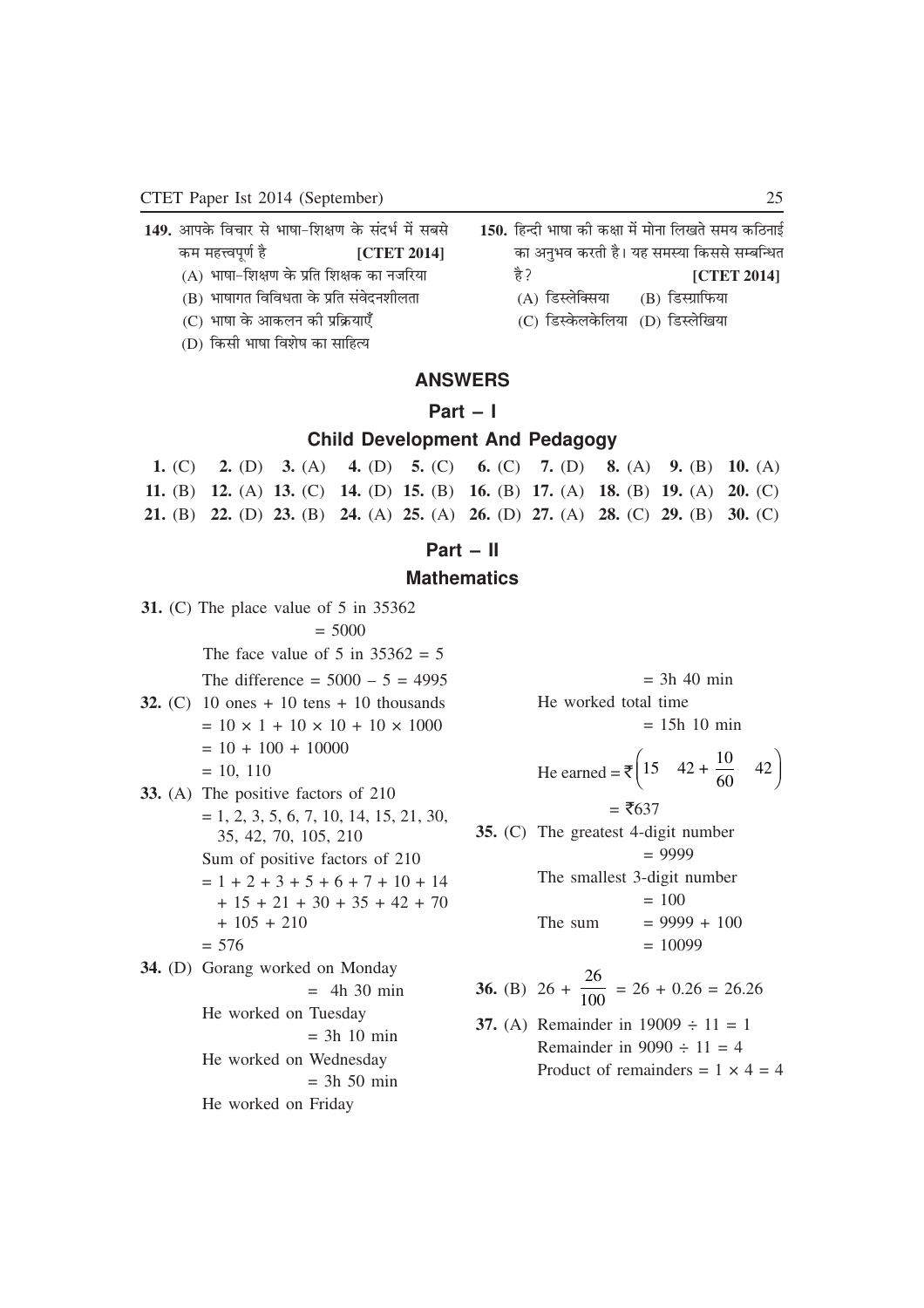3 9

1 3 =

**43.** (B) Empty tank =  $9 - 6 = 3m$ 

Empty part of the  $tanh =$ 

**44.** (D) Let the side of the square be *x*

**38.** (D) Number of 1  $\frac{1}{6}$  in  $3\frac{1}{3}$ 3 = 10 3 1 6 10 3 6  $\frac{1}{6} = \frac{10}{3}$   $\frac{0}{1} = 20$ **39.** (C) Number =  $1109 \times 505 - 505050$  $= 560045 - 505050$  $= 54995$ **40.** (D) For option (A) 1 mm = 1  $\frac{1}{10}$  cm For option (B) 1 kg 12 grams  $= 1.012$  kg For option (C) 10 metre 10 cm = 1010 cm For option (D) 23  $\frac{1}{100}$  = 0.23 **41.** (A) 16 tanks contain = 240.128 litres ∴ 1 tanks contains  $=$ 240 128 16 . ∴ 22 tanks contain  $=$ 240 128 16 . 128 22 = 330.176 litres = 330L 176 mL **42.** (B)  $4\frac{2}{3}$  $\frac{1}{3} \times 90^{\circ}$ 

$$
=\frac{14}{3} \times 90^\circ = 420^\circ
$$

### **Part III**

#### **Environment Studies**

**61.** (B) **62.** (D) **63.** (B) **64.** (C) **65.** (B) **66.** (D) **67.** (A) **68.** (B) **69.** (B) **70.** (B) **71.** (B) **72.** (D) **73.** (D) **74.** (C) **75.** (C) **76.** (D) **77.** (B) **78.** (C) **79.** (B) **80.** (A) **81.** (D) **82.** (C) **83.** (D) **84.** (B) **85.** (A) **86.** (D) **87.** (C) **88.** (B) **89.** (D) **90.** (A)

According to question  
\n
$$
4x = 96
$$
  
\n $\Rightarrow x = 24$  cm  
\nBreadth of the rectangle = 24 - 4

Breadth of the rectangle  $= x - 4$ 

$$
= 20 \, \text{cm}
$$

Length  $=$  $P = -b =$ 2 96  $-b = \frac{90}{2} - 20$  $l - 48 - 20 - 28$ 

$$
t = 48 - 20 - 26
$$
  
Area =  $l \times b = 28 \times 20 = 560$  cm<sup>2</sup>

Two times area of rectangle =  $2 \times 560$  $= 1120$  cm<sup>2</sup> **45.** (A) (Smallest common multiple of 4, 5 and 6) =  $60$ (Smallest common multiple of

5, 6 and 9) =  $90$ 

Hence, difference =  $90 - 60 = 30$ 

| 46. $(A)$ | 47. $(B)$ | 48. $(A)$ |
|-----------|-----------|-----------|
| 49. $(B)$ | 50. $(A)$ | 51. $(A)$ |
| 52. $(C)$ | 53. $(A)$ | 54. $(B)$ |
| 55. $(B)$ | 56. $(A)$ | 57. $(C)$ |
| 58. $(C)$ | 59. $(A)$ | 60. (C)   |